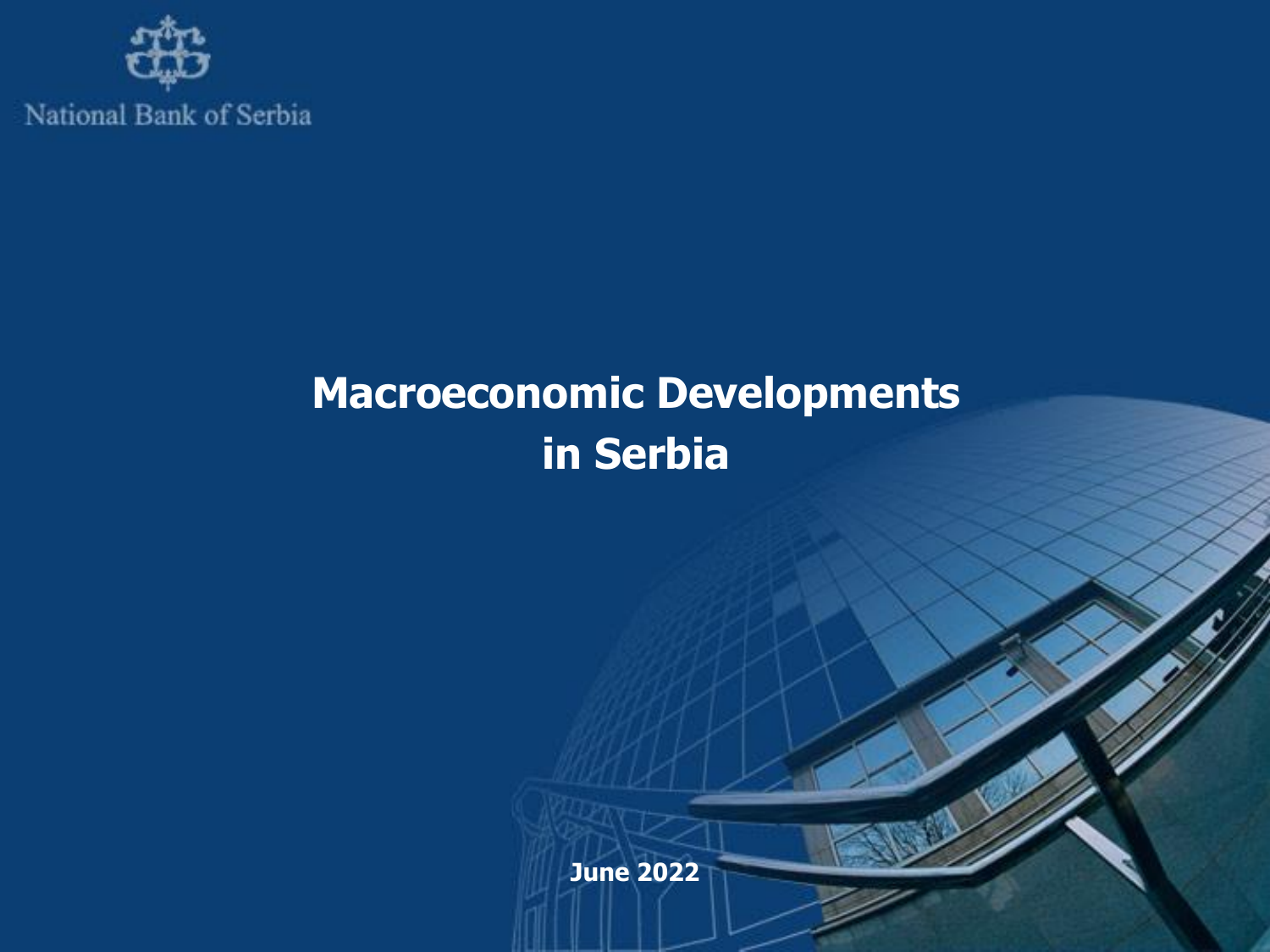# **Sustained Macroeconomic Stability**

#### National Bank of Serbia

- COVID-19 and Ukraine conflict, according to available data, had a less severe impact on Serbia compared to most European countries, due to achieved macroeconomic and financial stability, growth momentum, fiscal space created in previous years, large and timely monetary and fiscal package, and structure of the economy.
- The adopted economic policy measures (EUR 5.8 bn, about 13% of GDP in 2020) minimized the decline in GDP in 2020, while an additional package of EUR 2.2 bn (4.2% of GDP) in 2021 contributed to further GDP growth and its return to the path of sustainable growth in the medium term.
- GDP recovery to pre-crisis level was accomplished already in Q1 2021, while according to the SORS data real GDP growth in 2021 stood at 7.4%. Such developments are the result of growing activity in industry, construction and the service sectors. According to SORS data, GDP growth in Q1 was at a level of 4.4% y/y which is in line with our projection.
- Due to negative effect of conflict between Russia and Ukraine, and the uncertainty regarding its duration and economic effect of further EU sanctions towards Russia and Russia's counter-measures towards EU, we have revised downward our projection of GDP growth for 2022 by 0.5 pp (from a range of 4-5, to a range of 3.5-4.5%).
- For the same reasons, the new average inflation forecast (May) is on a higher path (9.2% 2022). After peaking in the middle of the year, inflation will be on a declining path and return to the target tolerance band in H2 2023.
- In 2021, current account deficit of EUR 2.34 bn (-4.4% of GDP) was recorded, with the record inflow of FDI (EUR 3.9 bn). In 2022, we expect the current account deficit to increase, but to remain within sustainable limits.
- Owing to product and geographic diversification and export oriented investments, goods exports in 2021 increased by as much as 29.1% y/y.
- According to LFS unemployment rate stood at 10.6% in Q1 2022, followed by the high participation rate (71.0%) and the employment rate at the level of 49.3%.
- In April 2022 public debt of central government stood at the level of 52.8% of GDP.
- In June 2022, the NBS decided, third month in a row, to increase the key policy rate by 0.5 pp to 2.5%, as the continuation of the Ukraine conflict resulted in deepening of the energy crisis globally, a further spike in the prices of primary agricultural commodities and industrial raw materials well as deepening problems with global supply chains..
- Banking sector stability has been preserved and further reinforced. The share of NPLs stood at 3.33% in April 2022.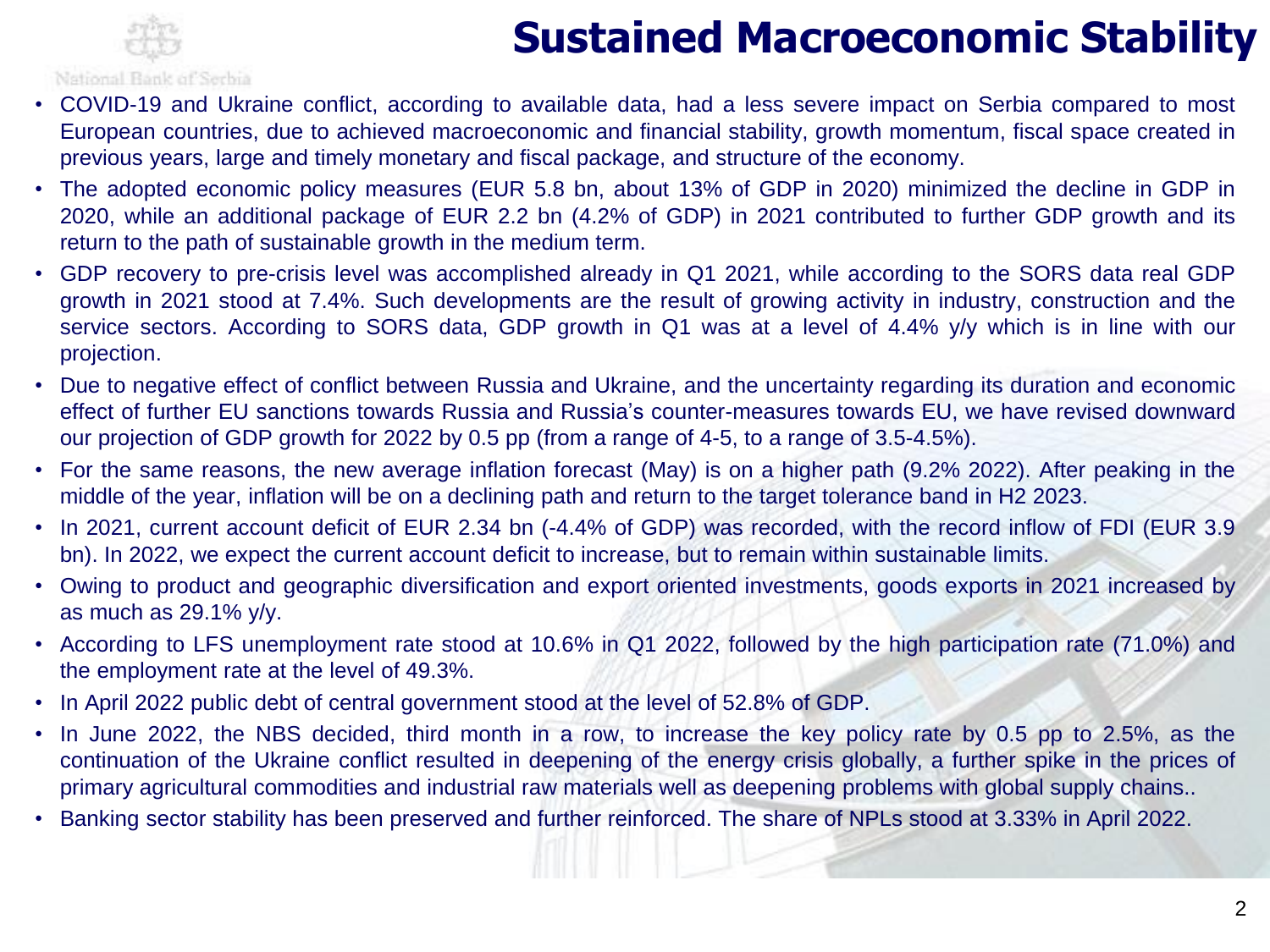

# **Inflation is Driven by Food and Energy Prices; Core Inflation Lower than Headline**

### **Increase of inflation was led by supply-side factors which is also indicated by…**



1 5 9 1 5 9 1 5 9 1 5 9 1 2010 2011 2012 2013 2014 2015 2016 2017 2018 2019 2020 2021 5 9 1 5 9 1 5 9 1 5 9 1 5 9 1 5 9 1 .9 5 9 1 5 2021

- In the past eight years inflation was moving at level of around 2.0% on average.
- Higher inflation from H2 2021 is a consequence of rising food and global oil prices, as well as the exceptionally low base from the 2020.
- Average inflation in 2021 stood at 4.0%.
- In May overall inflation stood at 10.4%. Almost 2/3 of y-o-y inflation was determined by factors that monetary policy cannot influence to a large degree – the prices of food and energy.

### **…lower level of core inflation compared to the headline**



1 5 9 1 5 9 1 5 9 1 5 9 1 5 9 1 5 9 1 5 9 1 5 9 1 5 9 1 5 9 1 5 9 1 5 9 1 2010 2011 2012 2013 2014 2015 2016 2017 2018 2019 2020 2021 2022

- On the other hand, owing to preserved FX and macroeconomic stability, core inflation remained stable.
- For the past eight years core inflation averaged 1.8%.
- Core inflation in May 2022 was lower than overall inflation and amounted to 6.3%, which was contributed by the preserved relative stability of the exchange rate and preserved business and consumer confidence.
- Short-term inflation expectations of the financial sector increased to 6.0% (Ipsos May survey) and 5.5% (Bloomberg June survey). Medium-term inflation expectations of the finnacial sector ranged between 3.5% and 4.0%.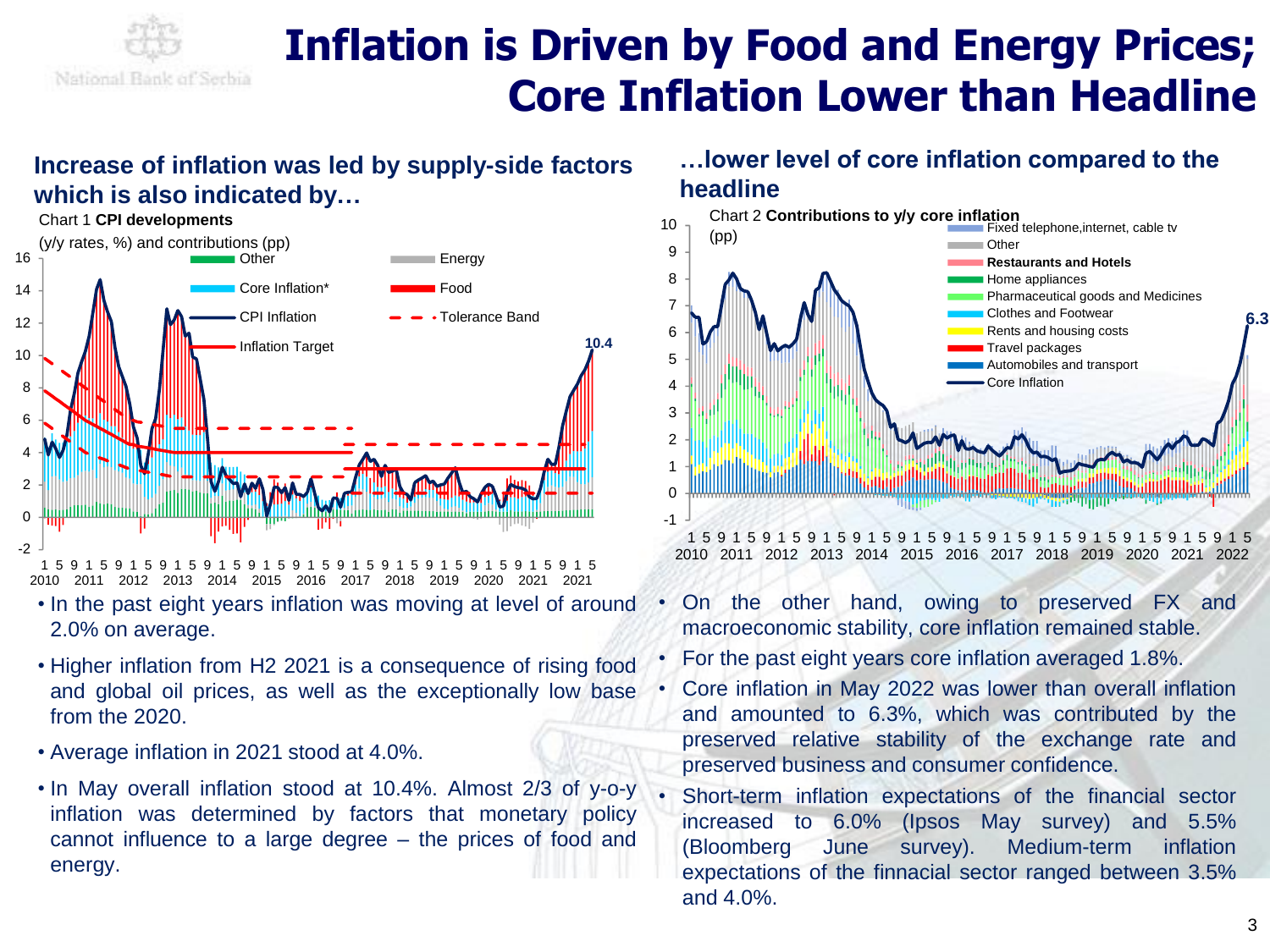#### **Higher Inflation Forecast due to Conflict in Ukraine** National Bank

### **After it reaches its peak in mid-2022, inflation will gradually decline throughout the projection horizon…**



- Inflation has been moving above the target band as of September 2021.
- Our new projection is revised up due to additional cost pressures in world energy prices, grains and other commodities, a result of the war in Ukraine.
- Measures to limit exports of grains, price cap on essential food items and reduction in excise tax on fuels contribute to reducing the effects of rising world prices on the domestic market.
- The expected return of inflation to the target band in H2 2023, will be driven by the weakening of cost pressures and the effects of the current tightening of monetary conditions.

### **…and approach the target midpoint towards the end of the projection horizon.**



- The key uncertainties of the projection stem from the ongoing conflict in Ukraine and its effect on prices of energy, grains and other commodities going forward.
- Risks also arise from its impact on global economic recovery and duration of disruptions in global supply chains;
- Risks are also associated with the domestic market the agricultural season and movement in administered prices.
- Overall, risks of the projection are elevated and tilted to the upside.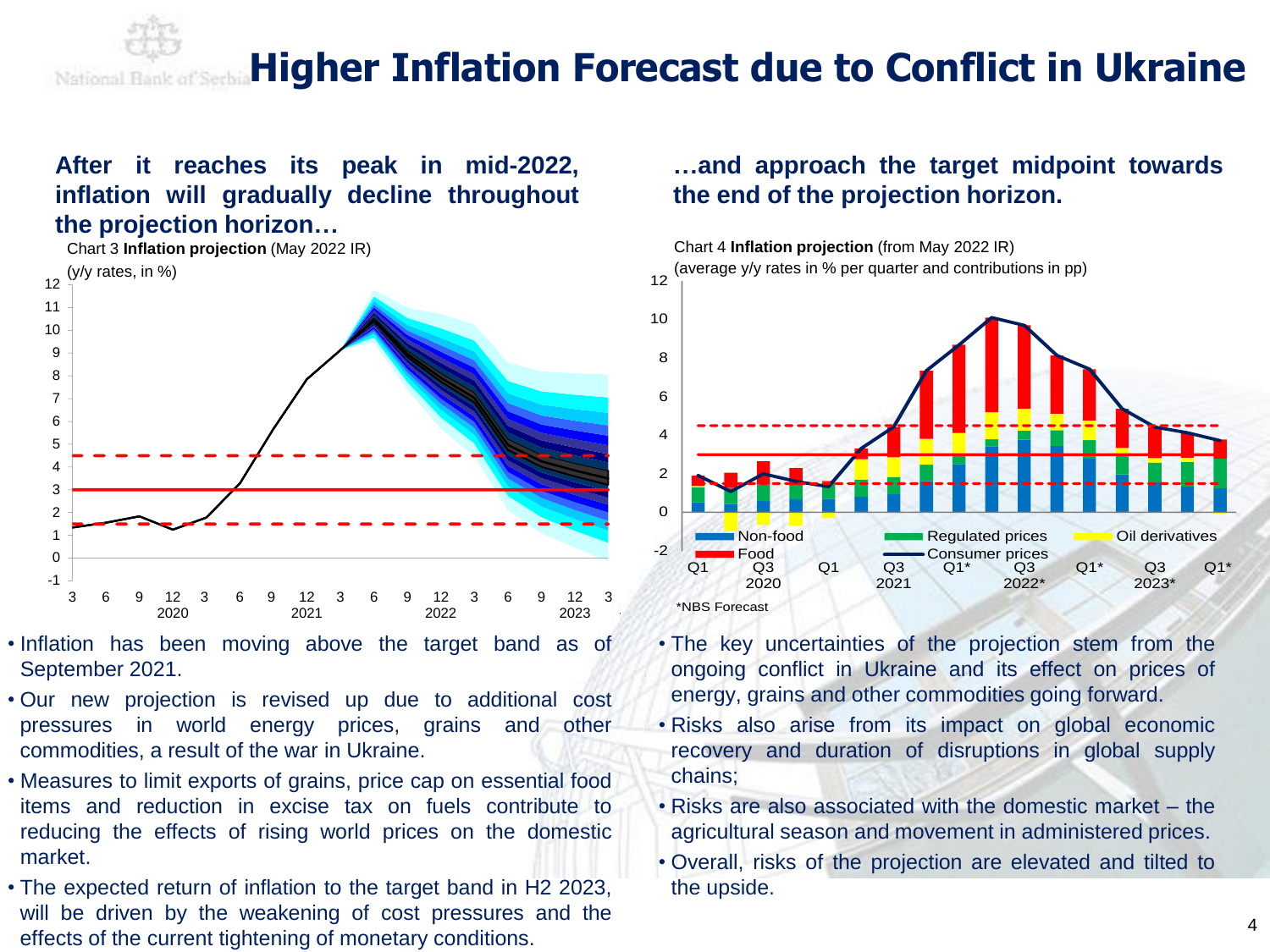### **GDP Growth in 2022 Revised to Range 3.5%-4.5%;** National Bank of Serbia **Medium Term Growth Between 4%-5%**



• Thanks to the preserved macroeconomic and financial stability and the timely and comprehensive package of economic measures adopted by the National Bank of Serbia and the RS Government, Serbia recorded a cumulative growth of real GDP of 6.4% in two pandemic years.

- According to the SORS data, in 2021, Serbia achieved a real GDP growth of 7.4% driven by recovery in service sectors, as well as growth in construction and industrial production.
- ▪GDP growth in Q1 2022 according to SORS data stood at 4.4% y/y, driven by service sectors and industrial production, despite the conflict between Russia and Ukraine, which had negative effect on supply chains as well as commodity prices.

### **In the coming years Serbia will maintain a strong, sustainable and broad-based growth**



• Having in mind the uncertainty over further duration of the conflict, and the economic effect of growth in energy, food and commodity prices in world markets, we revised downward our projection of GDP growth for 2022 form the range of 4-5% to a range of 3,5-4,5%. Q4 Q1 Q2 Q3 Q4 Q1 Q2 Q3 Q4 Q1 Q2 Q3 Q4 Q1 Q2 Q3 Q4 Q1 2019 2020 2021 2022 2023

- We expect growth to be driven by higher growth in service sectors, as well as construction and industrial production.
- In conditions of the conflict between Russia and Ukraine, we assess risks of the projection to be tilted to the downside. These are particularly related to supply chain disruption, energy crisis and prices of primary products, as well as pace of normalization of monetary policy of major central banks.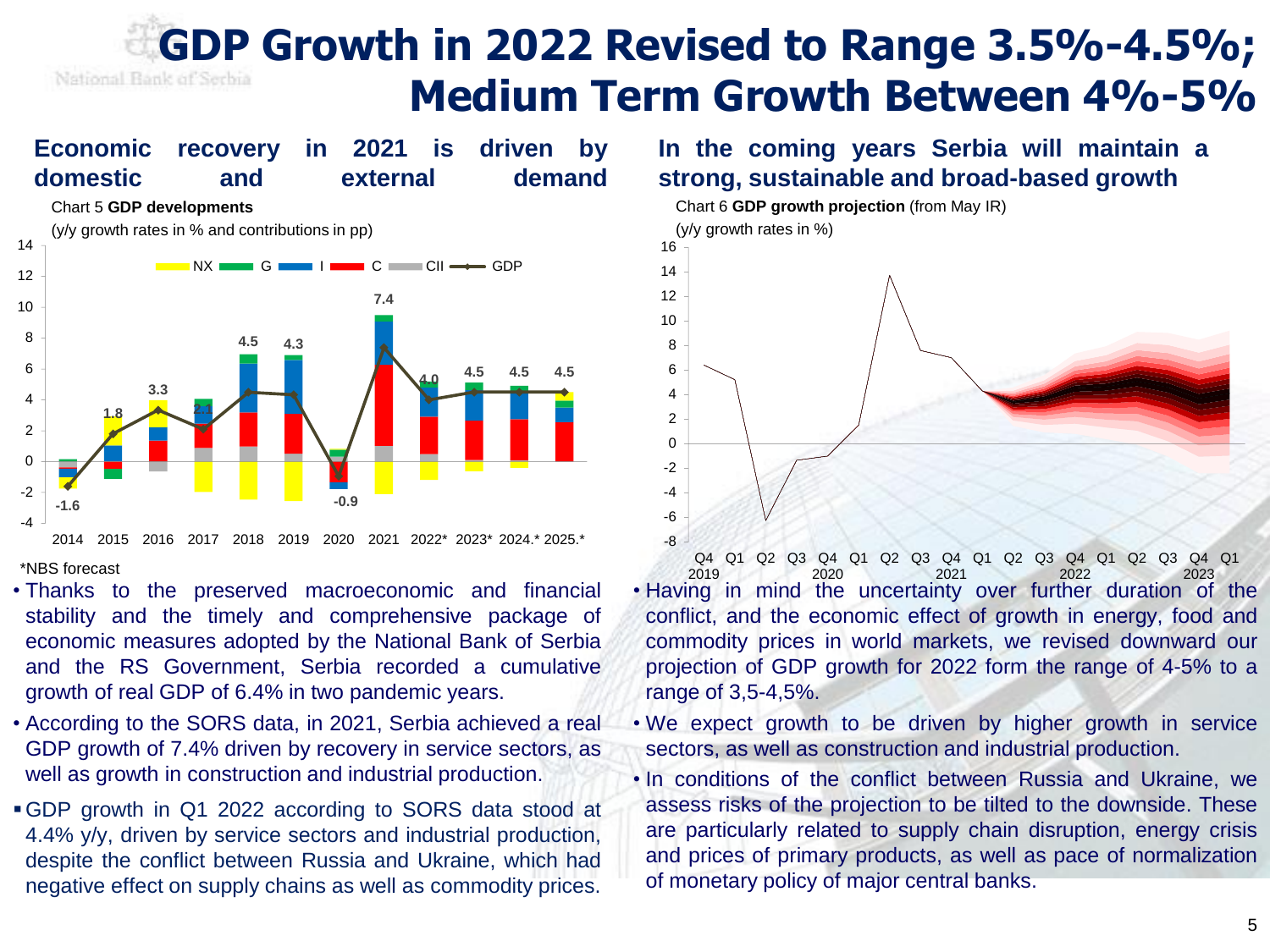#### **Thе Beginning of New Strong Investment Cycle** National Ba

### **Preceded by achieved macroeconomic stability, new investment cycle began in 2015…**

Chart 7 **Fixed investment share in GDP**



- In 2015-2019, fixed investments grew at an average annual rate of about 10%, while their cumulative growth was about 64%. The share of fixed investment in GDP increased to 22.5% in 2019.
- Despite pandemic, fixed investments cumulativly increased during 2020 and 2021 for around 12% .
- Thanks to the new investment cycle, the share of fixed investments in nominal GDP should reach the level of around 26% as early as 2024 and move around that level in the medium term.
- Government investments reached level of over 7% of GDP and should remain around that level in the medium term.

#### **…supported by diversified financing sources**





• In earlier years, investments have largely relied on FDI.

- Owing to maintained macroeconomic and financial stability, exchange rate stability, as well as fiscal consolidation, in recent years three more strong pillars for financing investments have been established: multiplied profitability of the economy, investment loans and doubled government investments.
- On top of that, FDI inflow reached record levels of around 8% of GDP.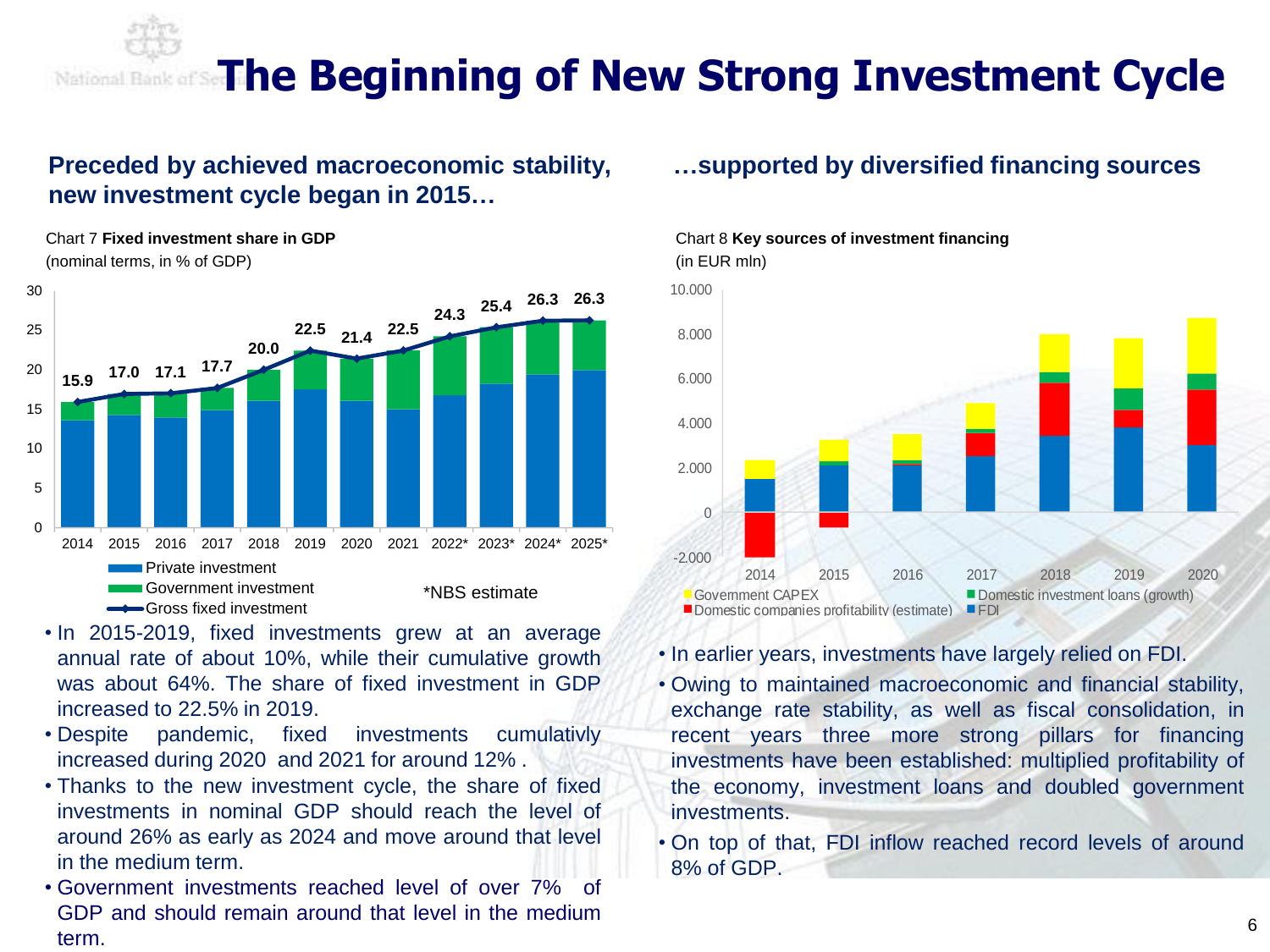

# **Macroeconomic and Financial Stability Supported High FDI Inflow**

### **Macroeconomic and financial stability combined with structural reforms has created a favourable climate for FDIs…**



\*industry, agriculture, transport & storage, accomodation and food svc.

- Out of an inflow of EUR 14.2 bn in past four years (2018-2021), EUR 8.1 bn has been directed into tradable sectors, most notably manufacturing (EUR 4.3 bn).
- Manufacturing sectors with the highest FDI inflows (metals, autos, food, rubber and plastic) recorded a high growth in employment, output and exports.
- Serbia has attracted about 60% of total FDI to the Western Balkans region.
- **In 2021, FDI inflow amounted to record high amount of EUR 3.9 bn (net inflow EUR 3.6 bn).**

**…which are diversified by sector and origin and contributing to the employment growth and country's export potential**



• **During the period January-April 2022, FDI inflow amounted to EUR 768 mln (net inflow EUR 698 mln) , while in May, according to operational data, a complete recovery of FDI inflows was recorded.**

- FDI inflows are diversified by region of origin as well, with a greater share of countries from the Asia Pacific, alongside Serbia's major investment partner - the European Union.
- During 2019 2021, the bulk of FDI inflows still came from EU countries (57%), but with an increasing share of Asian countries such as China/HK (15%), as well as USA and non-EU countries, such as Russia, Turkey and Switzerland. 7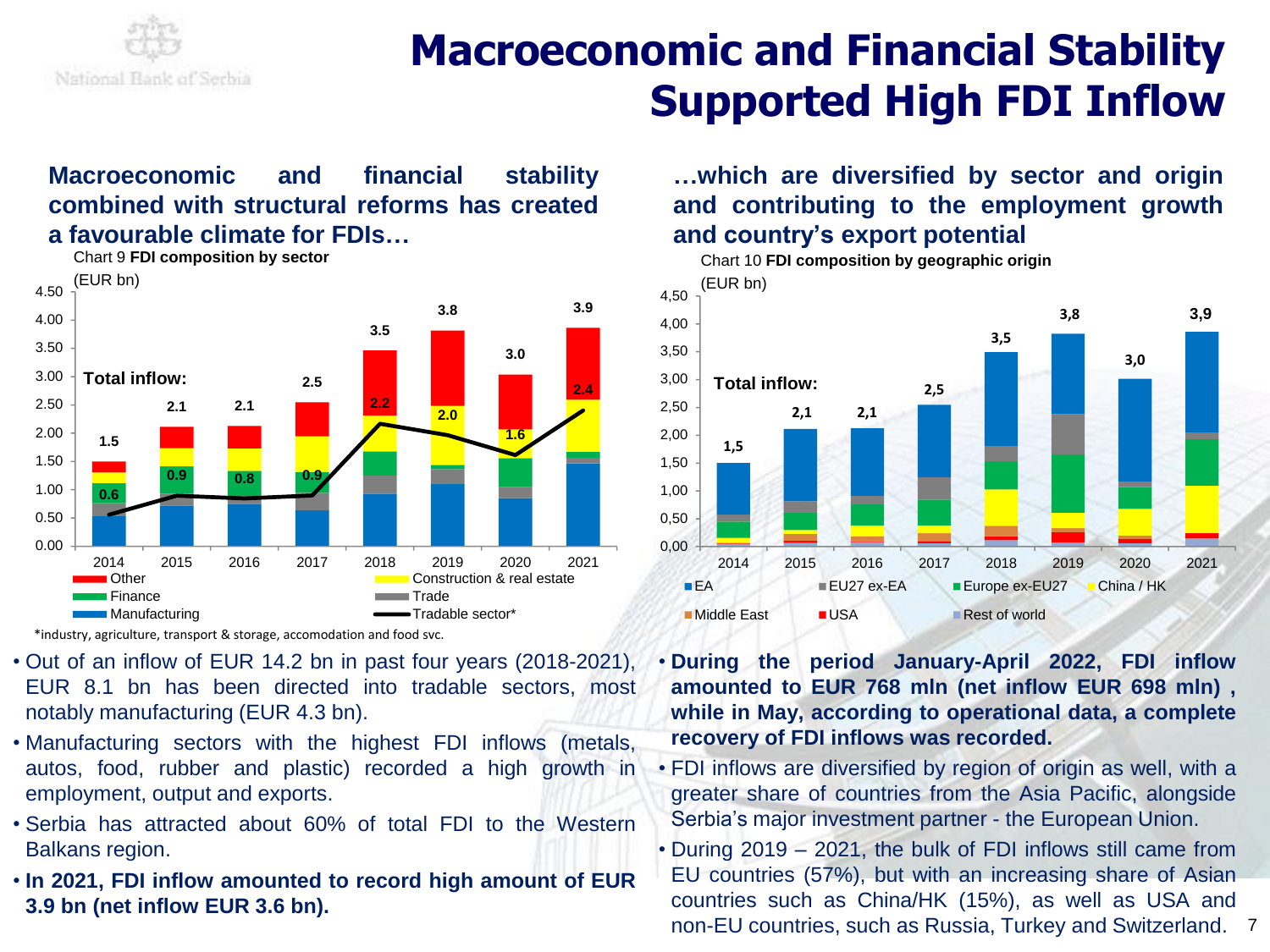### **Short Term CAD Under the Influence of the Energy Crisis, Medium Term CAD Under the Influence of the New Investment Cycle**

### **CAD projection for 2022 increased to 6.5% of GDP due to rising world energy prices and the conflict in Ukraine**



Chart 11 **Current account balance by component**

■Goods ■Secondary income ■Primary income ■Services ▲ CAD

- In 2021, a CAD of -4,4% of GDP was recorded. **Current account deficit amounted to EUR 2.3 bn,** driven by an increase in the goods deficit, despite faster export than import growth, and the primary income deficit.
- Since 2015 Serbia's current account deficit has been fully financed by FDI which is expected in the following years as well (projected net FDI inflow of around 5% of GDP).
- **In the first four months of 2022, CAD amounted to EUR 1.8 bn.**
- Taking into account CAD in Q1, as well as the increase in prices of energy, food, processed products, metals and industrial raw materials, we revised the projection of the CAD in 2022 to 6.5% of GDP.

**From a S-I perspective temporary CAD increase in medium term will be driven by higher investments due to investment cycle**



- Private sector savings increased in 2020 due to reduced domestic demand and lower energy prices.
- During 2020, the share of gross domestic investment in GDP decreased only slightly compared to 2019, due to the growing share of gross public sector investment.
- In 2021, there was no deepening of the S-I gap, despite the increase in the share of public sector investments due to recovery of domestic demand, but also domestic savings.
- The temporary increase in the S-I gap in 2022 was driven by global price increases, and on the other hand, by the growth of savings in conditions of increased uncertainty.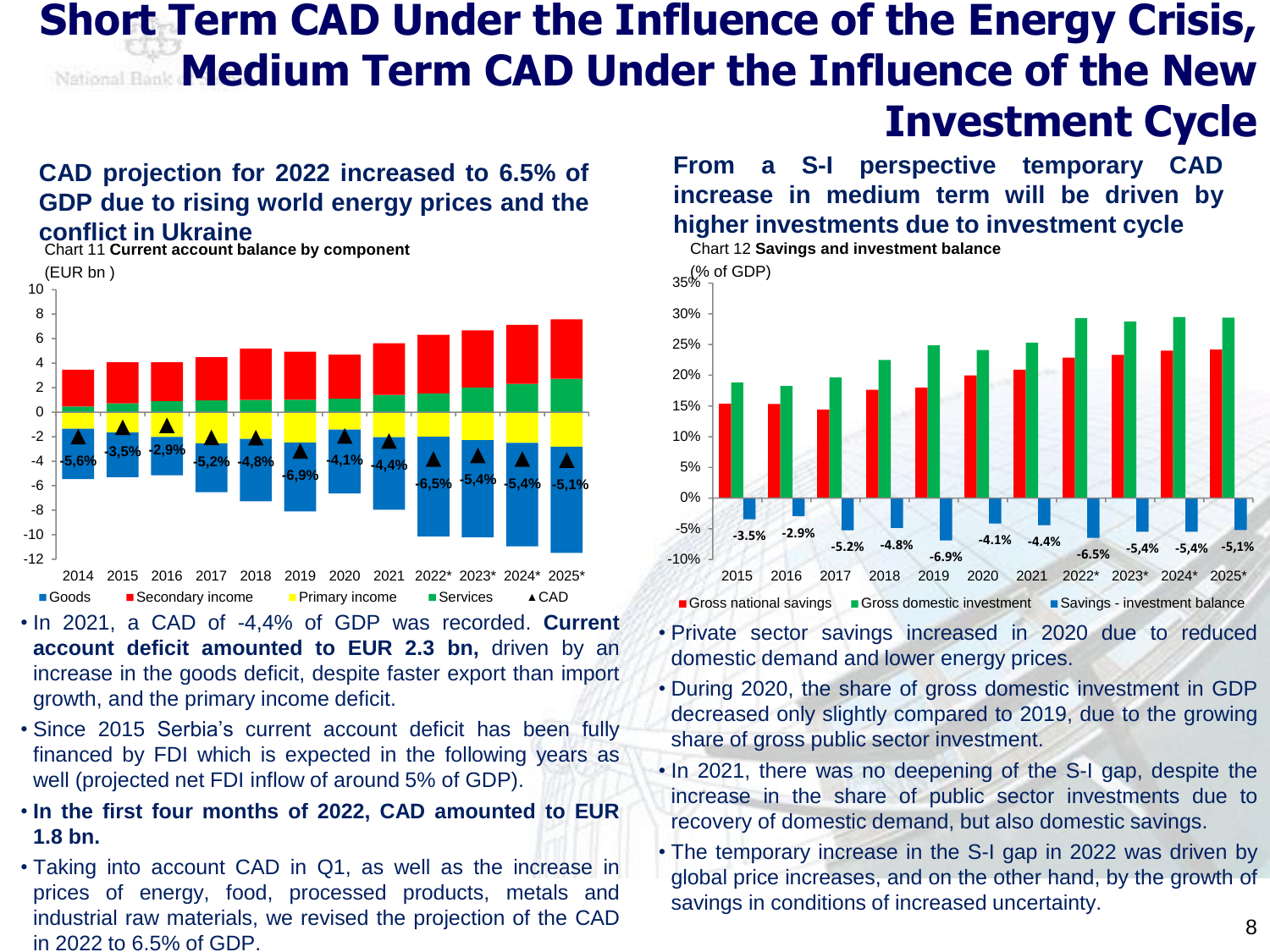# **Demonstrated Exports Resilience During Both the Pandemic and the Crisis in Ukraine**

### **New investments and continued expansion of the export capacities will ensure high growth of exports in the medium term**



- In 2021, there was an intensive growth of exports of goods of 29.1%, driven by the recovery of exports of the manufacturing industry, which would have been even faster if there were no disruptions in global chains.
- The growth of exports of services in 2021 amounted to 26.0% and was driven by exports of ICT services, as well as tourism services, which fully recovered in 2021.
- **During Jan-April of 2022 an increase in goods exports of 29.3% y/y was recorded, driven by growth in exports of manufacturing and mining. Exports of services increased by 31.8% y/y.**

**The projection reflects that the new investment cycle will reflect on the increased imports of equipment and intermediate good**



Capital goods Interm. Goods Consumer goods Unallocated goods Services imports \*NBS Forecastt

- Goods imports increased by 25.4% in 2021, driven by intermediate products, of which a significant part relates to energy imports. Imports of equipment and consumer goods continued to grow.
- **Imports of goods increased by 44.8% y/y during the first four months of 2022. The biggest contribution came from intermediate goods, partly due to the growth of energy prices. Imports of services increased by 42.8% y/y.**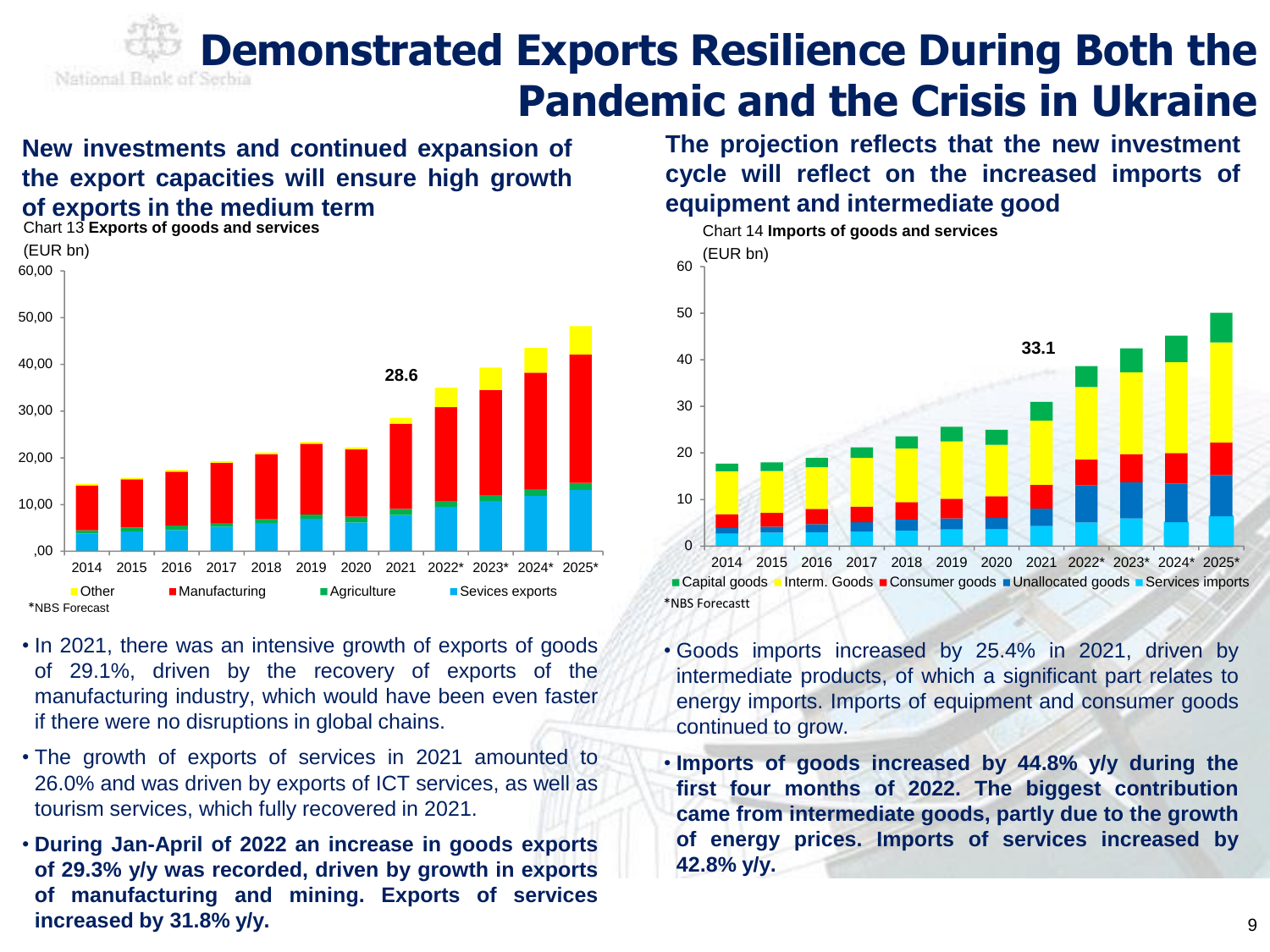

### **Exports to all significant partners increases in 2021 compared to 2020**



- Serbia's exports are largely directed towards EU and countries of the region, and reliant on demand in those countries which were recovering during 2021. In 2020, most of Serbian exports went to the EU, followed by CEFTA and CIS.
- By country, the largest share of exports went to Germany (12.7%), followed by Italy (8.5%), Bosnia and Herzegovina (7.2%), Romania (5.5%), Hungary (5.0%) and Russia (3.9%).
- Exports to China in 2021 continued to grow compared to 2020, while recording growth even in 2020, so China is highly positioned on the list of Serbian export partners.

### **China catches up to Germany in 2020 as the most important import partner, and in 2021 imports from China continue to increase**



- Majority of imports (more than 58% in 2021) come from the EU, followed by CIS and CEFTA.
- In 2021, compared to 2020, imports (as well as exports) in absolute terms increased in most significant countries.
- By country, the largest shares of imports are from Germany (13.2%), whereas the share of imports from China increased from 9.0% in 2019 to 12.5% in 2020 and sits at 12.8% in 2021.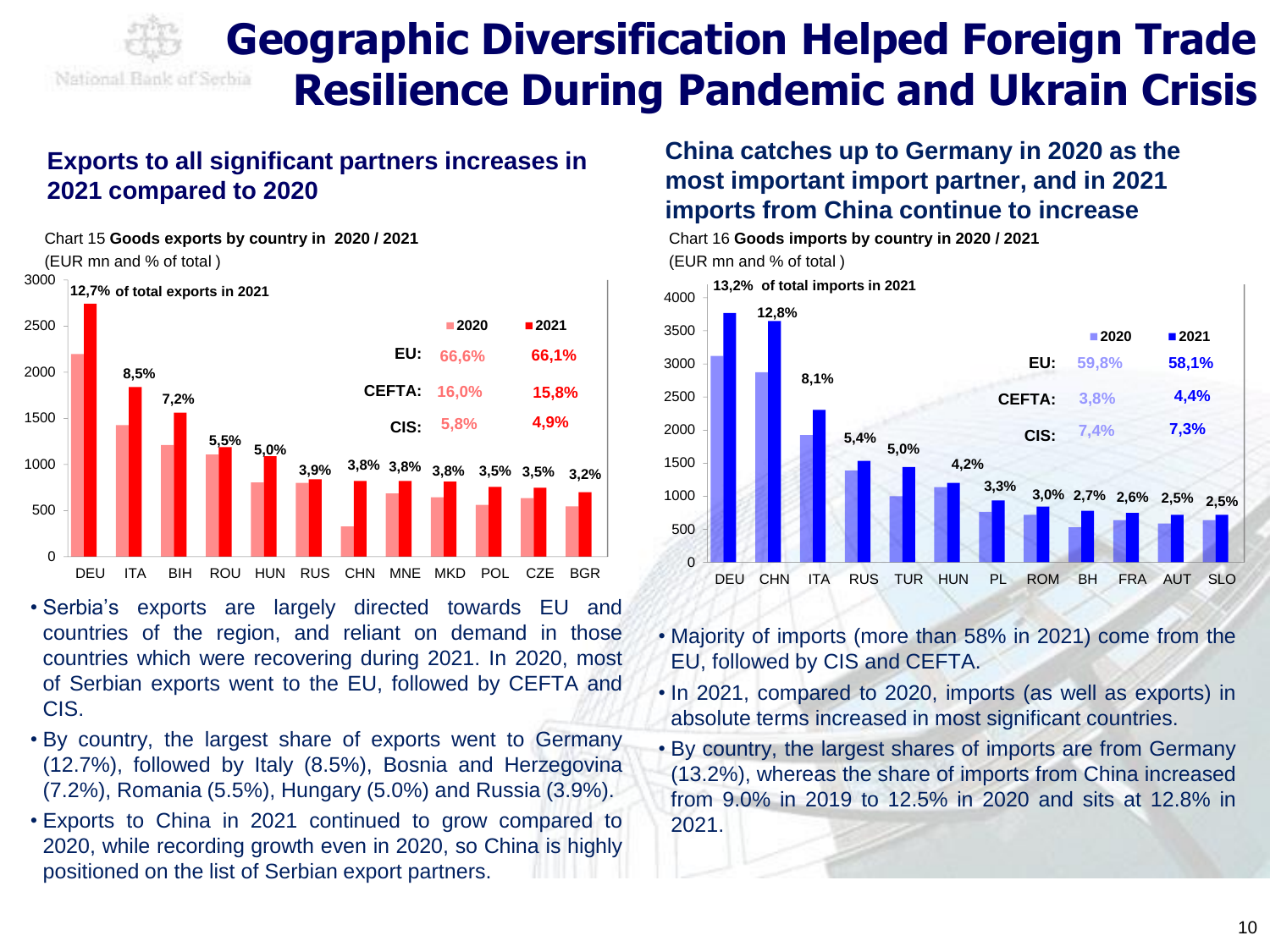# **Positive Trends in the Labour Market in Q1 2022 Accompanied by Productivity Growth**

### **According to the LFS, high employment and participation rates in Q1 2022**

Chart 17 **Labour market indicators according to the LFS\*,** (in %) Chart 18 **Contribution of factors of production to GDP\*** 



- According to the Labour Force Survey (LFS), the unemployment rate in Q1 2022 was reduced by 2.2 p.p. compared to Q1 2021 and amounted to 10.6%, which is below the average for the whole 2021 of 11.0%.
- The employment rate in Q1 2022 was 49.3%, an increase of 3.0 p.p. compared to the same quarter of the previous year, with an increase in the informal employment rate from 10.9% to 13.3%.
- The participation rate (activity rate of persons aged 15 to 64) in Q1 2022 was 71.0%, which is an increase of 2.5 p.p. compared to Q1 2021 (when it was 68.5%), which continued to move above 70%.

### **Increasing contribution of total factor productivity to Serbian GDP growth**

(in pp, period average)





- Economic growth acceleration in 2018-2019 was driven mainly by faster TFP growth. Labour contribution to growth declined compared to 2015-2017, compensated by a faster growth of the capital stock.
- In 2020, similar to other countries, there was a temporary decline in TFP and a negative contribution of labour due to a reduction in the participation rate due to the pandemic.
- In 2021 productivity recorded growth again and was a main driver of growth, together with strong investments.
- In the medium term, we expect that TFP and capital will be the main drivers of GDP growth, while labour will have positive but declining contribution.

11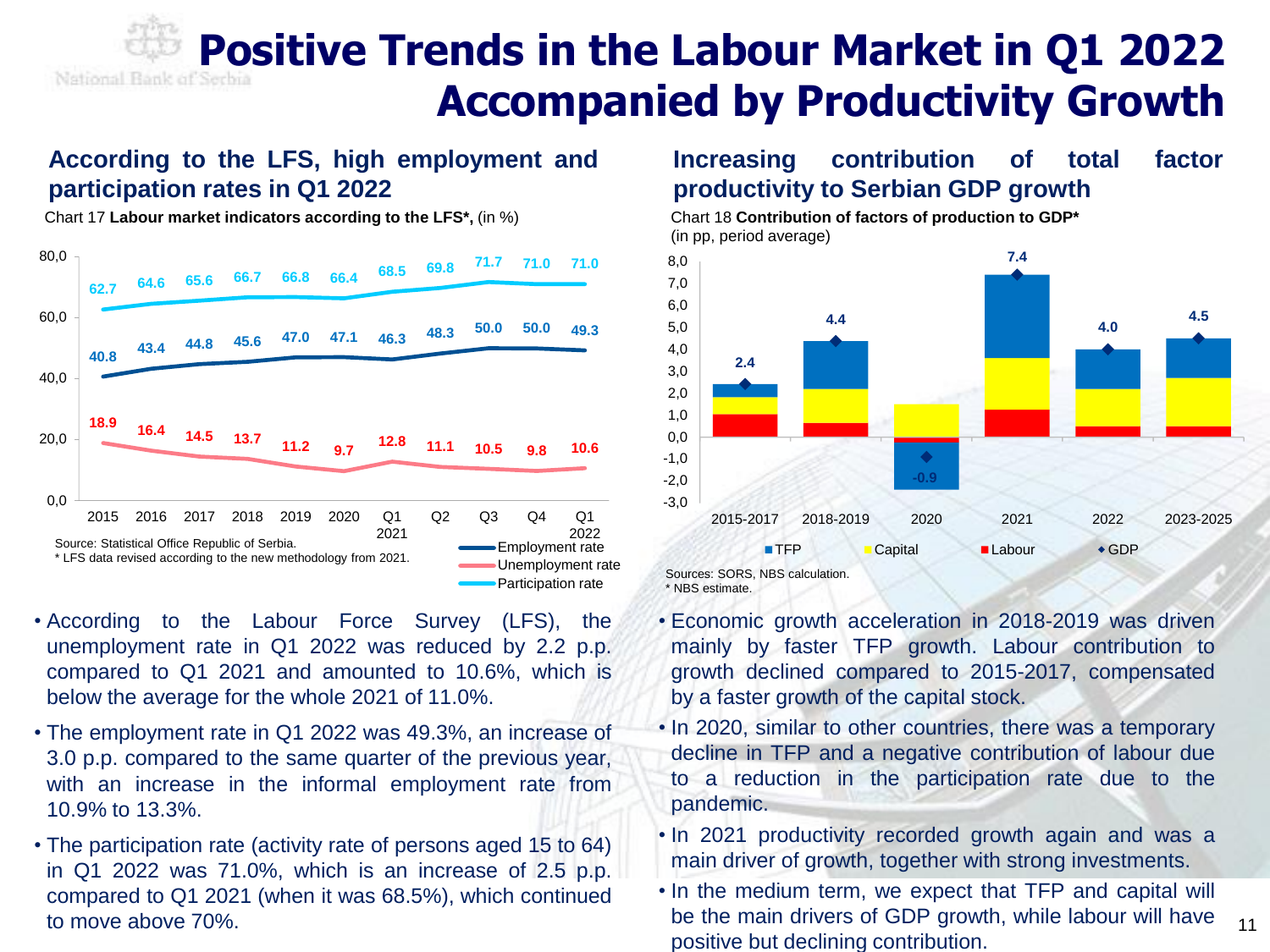# **Continuation of Favourable Trends in the Formal Segment of the Labour Market**

### **In March 2022, the average wage increased by 14.4% in nominal terms and 4.9% in real terms**

Chart 19 **Nominal net wages by economic sector** (y/y growth, in %) Chart 20 **Contribution to y-o-y growth in total formal** 



- Year-on-year growth in average wages was 14.4% in March, with wage growth still driven by faster growth in the private sector (16.9% y/y) than in the public sector (9.4% y/y).
- Y/y wage growth in March stands out in manufacturing, construction, agriculture and most private sector services (ICT, trade, accommodation and food services, transport).
- Nominal wages continued to grow faster than year-on-year inflation in March, thus continuing the real growth of wages and preserving disposable income and purchasing power of the population. The real growth of the average net wage in March 2022 is 4.9%.

#### **Growth of formal employment during four months 2022, although at a slower pace**

**employment by economic sector** (period average, in pp)



• In the period January-April 2022, the total formal employment increased by about 36 thousand persons (1.6% y/y).

- Growth comes almost entirely from the private sector (an increase of about 32 thousand persons, i.e. 1.9% y/y) and to a lesser extent from the public sector (higher employment by about 4.5 thousand persons, i.e. 0.8% y/y).
- Observed by activities, y/y growth is present in ICT, administrative and support service activities, manufacturing, professional and scientific activities, as well as in construction and accommodation and food services. On the other hand, y/y decline was recorded in the financial sector and agriculture. 12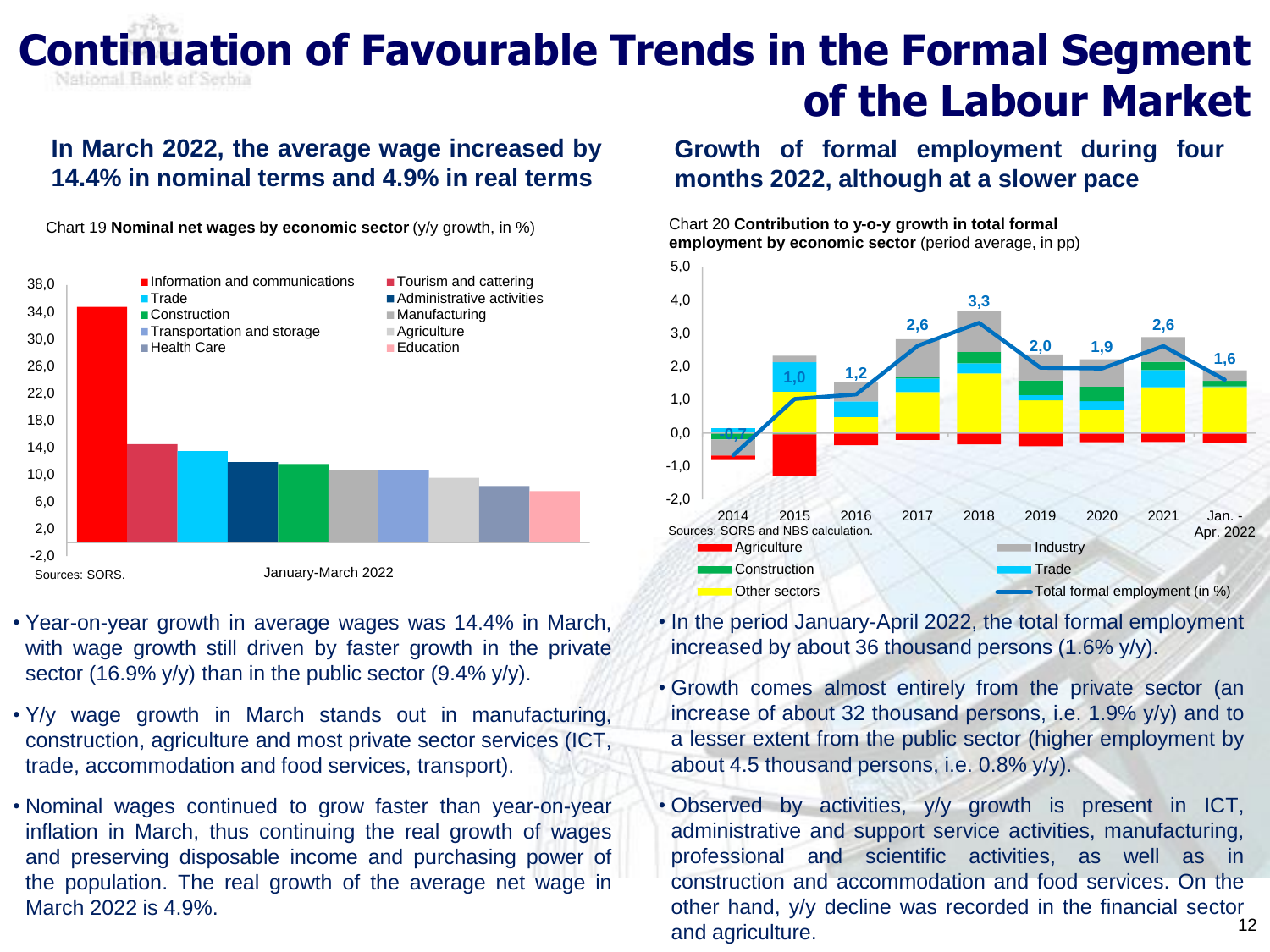

# **Fiscal Deficit in 2021 Lower Than Planned; Public Debt returns to a downward trajectory**

### **Fiscal deficit in Q1 2022 driven by capital expenditures and fiscal support to the population**

Chart 21 **Fiscal revenues, expenditures and outcome**

(% share in GDP) **-6.4 -5.1 -6.2 -3.5 -1.2 1.1 0.6 -0.2 -8.0 -4.1 -4.4** -10.0 -8.0 -6.0 -4.0 -2.0 .0 2.0 4.0 6.0 .0 10.0 20.0 30.0 40.0 50.0 60.0 2012 2013 2014 2015 2016 2017 2018 2019 2020 2021 Q1 2022. Primary balance, rhs Fiscal balance, rhs Revenues, lhs **overall** Expenditures, lhs **balance:**

- In the years before pandemic, Serbia eliminated fiscal deficit, with government investments reaching near 5% of GDP. Higher deficit in 2020 (8.0% of GDP) was a consequence of high expenditures for support measures and purchase of medical equipment.
- In 2021 a fiscal deficit was RSD 259.4 bn (4.1% of GDP), which is significantly lower than the level projected in th Fiscal strategy (4.9% of GDP).
- The deficit in 2021 was mostly influenced by the new stimulus package in the amount of EUR 2.2 bn (4.2% of GDP). In addition, CAPEX amounted to 7.4% in 2021 and are expected to remain at a similar level in the coming years.
- In 2022 a deficit of 3.0% of GDP is projected, and its return to 1.0% of GDP in the medium run.

**Increase of public debt is one of the smallest in Europe due to support economic package**



- In 2021 public debt was reduced to 56.5% of GDP, despite the issuance of three Eurobonds worth of total EUR 2.75 bn during the year, which were intended to cover the growing financial needs due to the pandemic. Also, it is significantly lower than the level projected by the Fiscal strategy (57.3%).
- At the end of April 2022, the share of public debt in GDP was 52.8% and thus increased compared to March, primarily due to the foreign exchange differences, largely due to strengthening dollar against the euro..
- Public debt is expected to return to a downward trajectory in the coming years with further reliance on RSD and EUR denominated debt and reduction of currency risk.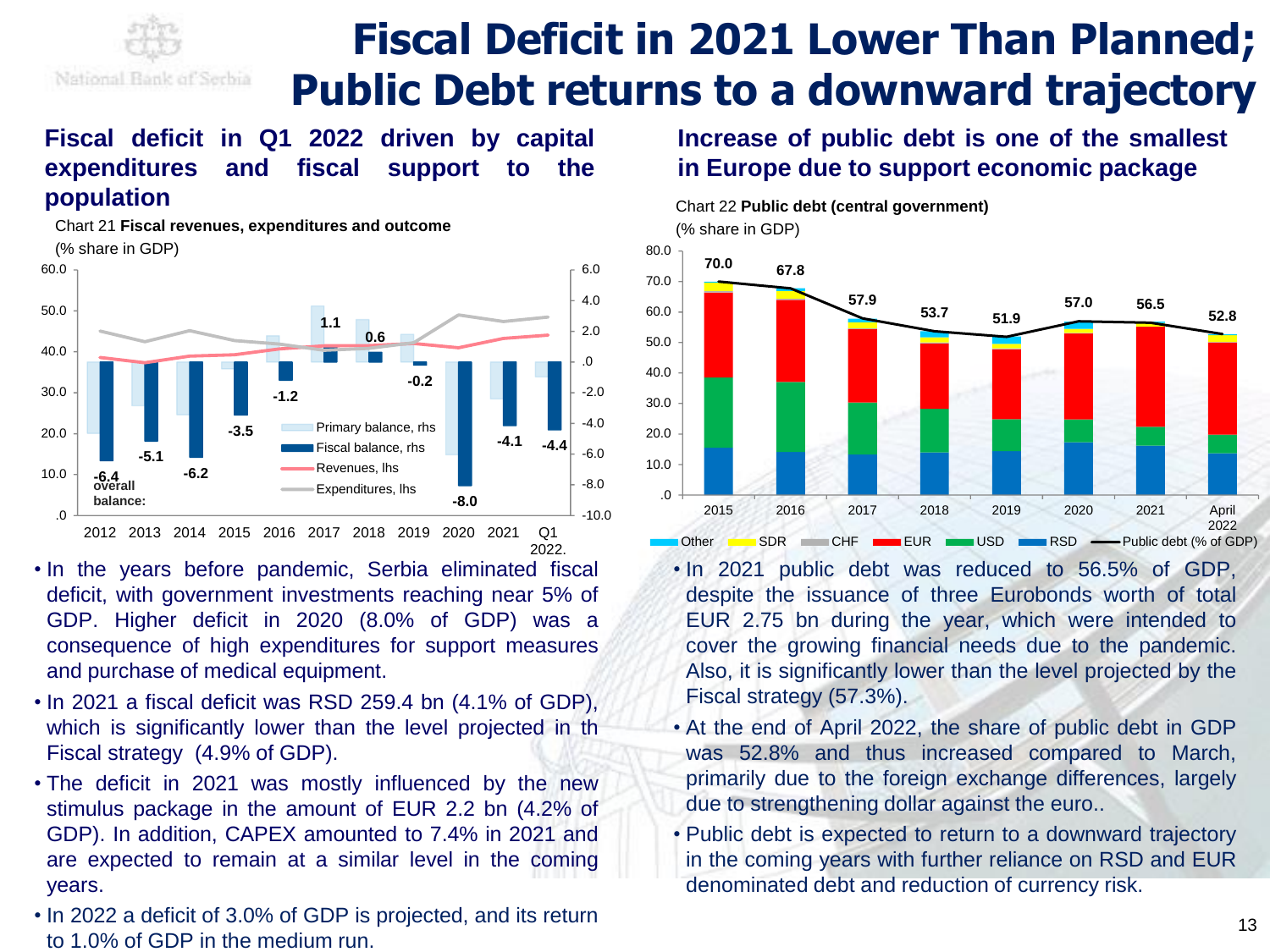

### **In June 2022, the key policy rate is increased by 0.5 pp to 2.5%**



#### **The decision takes into account the following factors:**

- the continuation of the Ukraine conflict, which resulted in deepening of the energy crisis globally, a further spike in the prices of primary agricultural commodities and industrial raw materials, and the continued aggravated functioning of international supply chains,
- The limitations of the second-round effects on inflation expectations and preempt a further hike in domestic inflation as the NBS invests considerable effort to this end, including, among other measures, maintaining relative stability of the dinar exchange rate against the euro.

### **The key policy rate raised to 2.5%**

### **FX required reserve ratio has remained unchanged since early 2016**



- Last time FX RR ratio was cut in 2016 aiming to support lending activity (to 20%/13%, for liabilities up to/over 2Y).
- RR is an important monetary policy tool (in June 2022 RR amounted to EUR 2.6 bn and RSD 251.1 bn), as well as an important macroprudential tool within dinarisation strategy:
- by applying lower RR ratio on dinar vs FX sources,
- by applying remuneration on dinar RR (i.e. "standard" rate 0.75% and "beneficial" rate of 1.25% under predefined conditions, on amount on dinar lending in line with State Loan Guarantee Scheme), while no remuneration is applied on FX RR.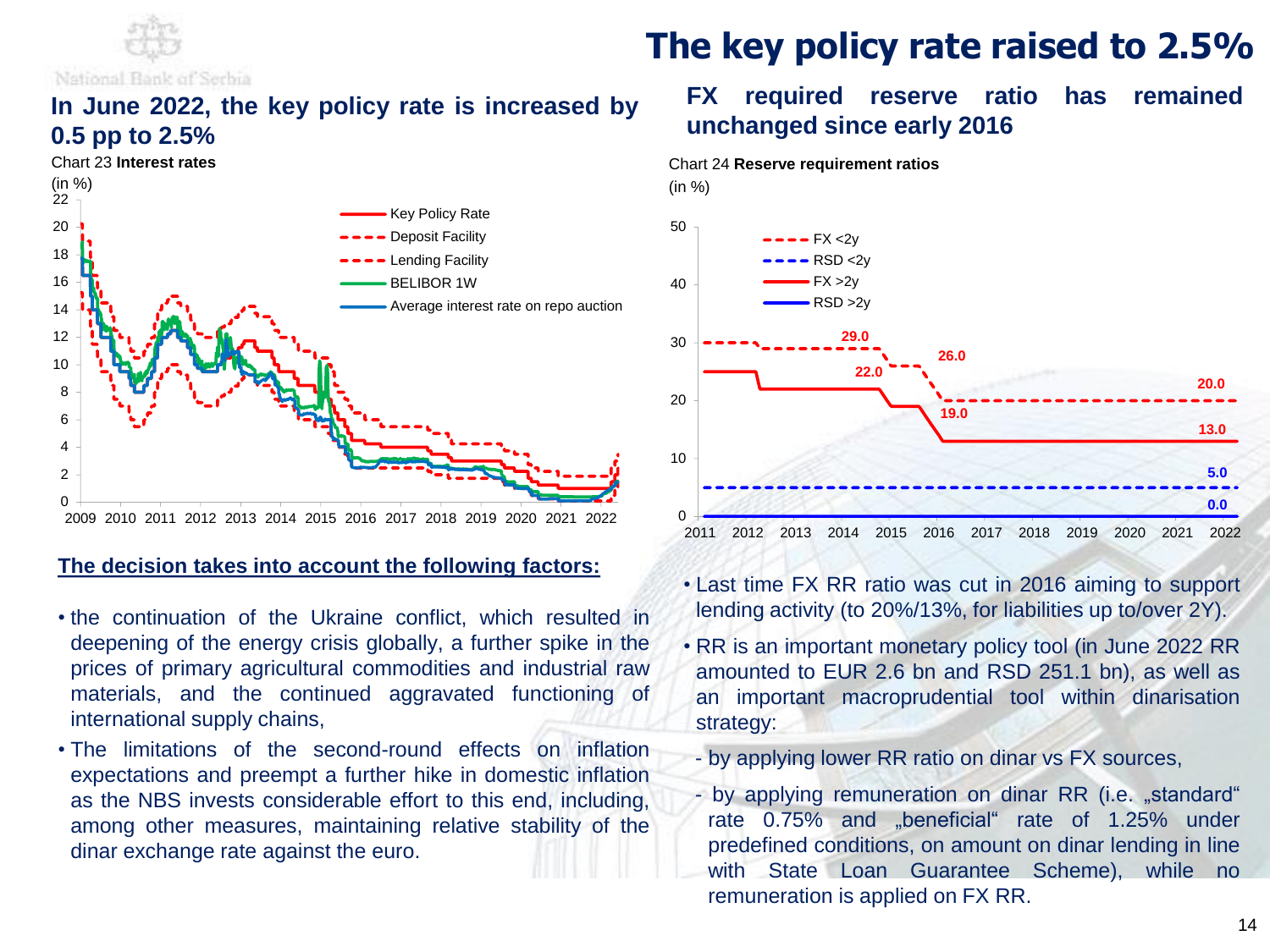

### **Financing Conditions of Government and Private Sector Remained Favorable …**

### **Interest rates on dinar government securities are still relatively low…**

Chart 25 **Interest rates in the primary market of government securities**  (p.a. in %)



\* Excluding coupon securities with the rate linked to the NBS key policy rate.

- The share of long-term securities (5+ year maturity) increased from 2% in 2012 to over 80% in 2022, supported by the extension of the dinar yield rate curve up to 12 years in February 2020.
- Interest rates on dinar securities are still relatively low and close to their lowest values.
- Serbia's dinar-denominated bonds are included in renowned J.P. Morgan GBI-EM family of indices as of 30 June 2021, which contribute to even greater recognition of Serbia as a safe and favorable investment destination.

### **… as well as interest rates on private sector loans**



• Despite the tightening of monetary conditions from October 2021, the borrowing conditions for corporate and household sector in the domestic market remained favorable. **Dinar lending interest rates** are moving around their average levels from 2021 and in April 2022 they amounted to: <sup>15</sup> <sup>1</sup>

- 3.8% for corporates,
- 8.7% for households.
- Interest rates on euro-indexed loans on the domestic market are also recording values close to their averages from 2021.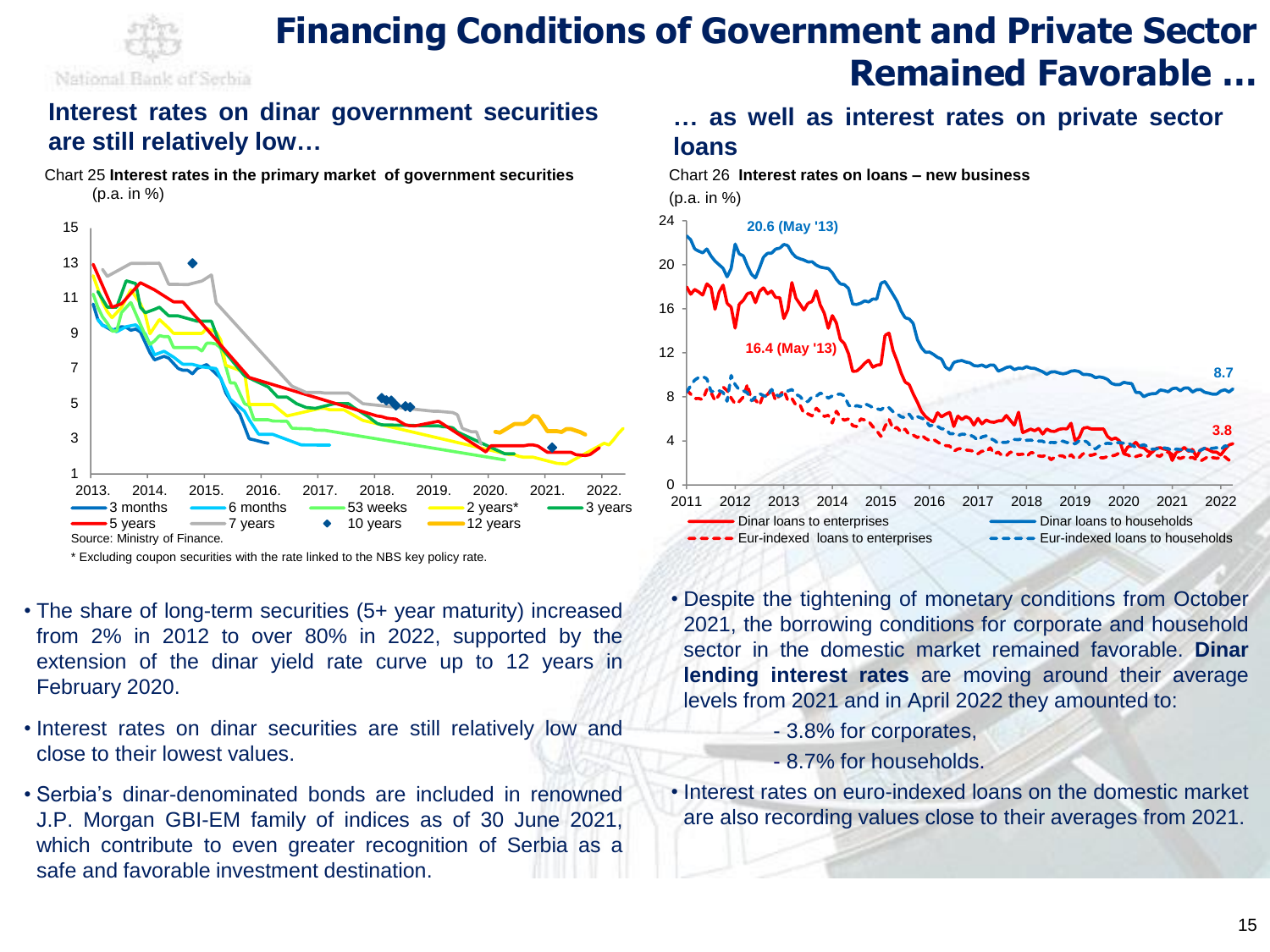

# **… Providing Support to Credit Activity**

### **Lower costs of financing support domestic lending …**

#### Chart 27 **Bank lending to enterprises and households**

(y/y rates, constant exchange rate 30 Sept 2014, in %)



- **Domestic credit activity continued its strong growth in 2022.**
- Total domestic loans accelerated y/y growth rate to 12.5% in April, supported by corporate and household loans.
- **Structure of loans remained a favourable in terms of the contribution to economic recovery, as growth was led by**
	- liquidity and current assets and investment loans within corporate loans,
	- and housing loans within household loans.

### **... which supports the recovery of the economy from crisis caused by COVID-19 pandemic**

#### Chart 28 **Contributions to y-o-y corporate lending growth** (in pp, constant exchange rate 30 Sept 2014)



- **A larger contribution to the total lending activity in the begging of 2022 came from corporate loans compared to household loans.**
- In April, **investment loans** amounted to 39% of total corporate loans, while the share of **liquidity and current assets loans** equaled to 48%, supported by Guarantee Scheme loans.
- **Micro, small and medium-size enterprises loans** amounted to 63% of total corporate loans in April.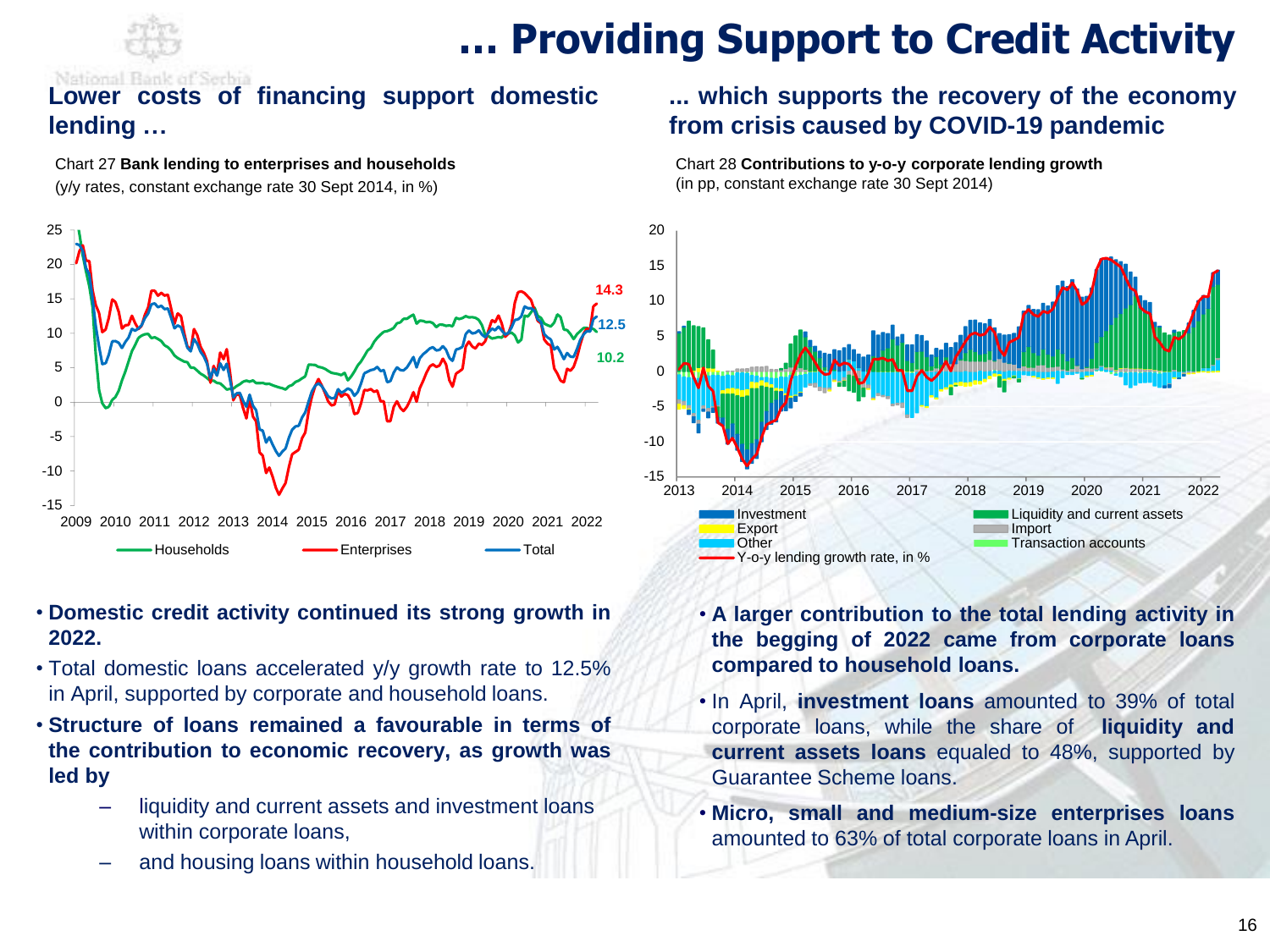# **Relative stability of exchange rate is maintained even in the circumstances of intensified global uncertainty**

### **Serbia's risk premium in 2022 is influenced by factors from international environment**

Chart 29 **Risk premium indicator for euro-denominated debt - EURO EMBIG**

(basis points, daily values)  $\Omega$ 100 200 300 400 500 600 700 800 8 9 101112 1 2 3 4 5 6 7 8 9 101112 1 2 3 4 5 6 7 8 9 101112 1 2 3 4 5 2019 2020 2021 2022 EURO EMBIG Comp. - Turkey Hungary Montenegro Romania **Notation Croatia** North Macedonia **- Serbia** 

- The movement of the risk premium during 2022 is mostly influenced by the escalation of geopolitical tensions, which resulted in a sharp jump in the global perception of since February, with a partial downward correction during March.
- Fitch and S&P **confirmed Serbia rating at BB+,** while in the conditions of intensified geopolitical tensions S&P in June changed outlook to stable.

### **The stability of the exchange rate is maintained, while FX reserves are at the adequate level**



Chart 30 **Exchange rate developments and NBS transactions in the FX market**

- The dinar remained broadly unchanged against the euro in 2021 and in 2022 (dinar lost 0.1% in five months of 2022).
- The strengthening of depreciation pressures as of Q4 2021 was influenced by increased energy imports, and from the end-February by increased risk aversion on the international financial market and significantly increased citizens' demand for FX in the first weeks after the outbreak of the conflict in Ukraine.
- Depreciation pressures weakened in April, while in May the FX supply outstripped FX demand. Despite NBS interventions, mostly on the sales side, foreign exchange reserves remained high ( $\epsilon$  13.9 billion at the end-May), well above the standard for determining their adequacy.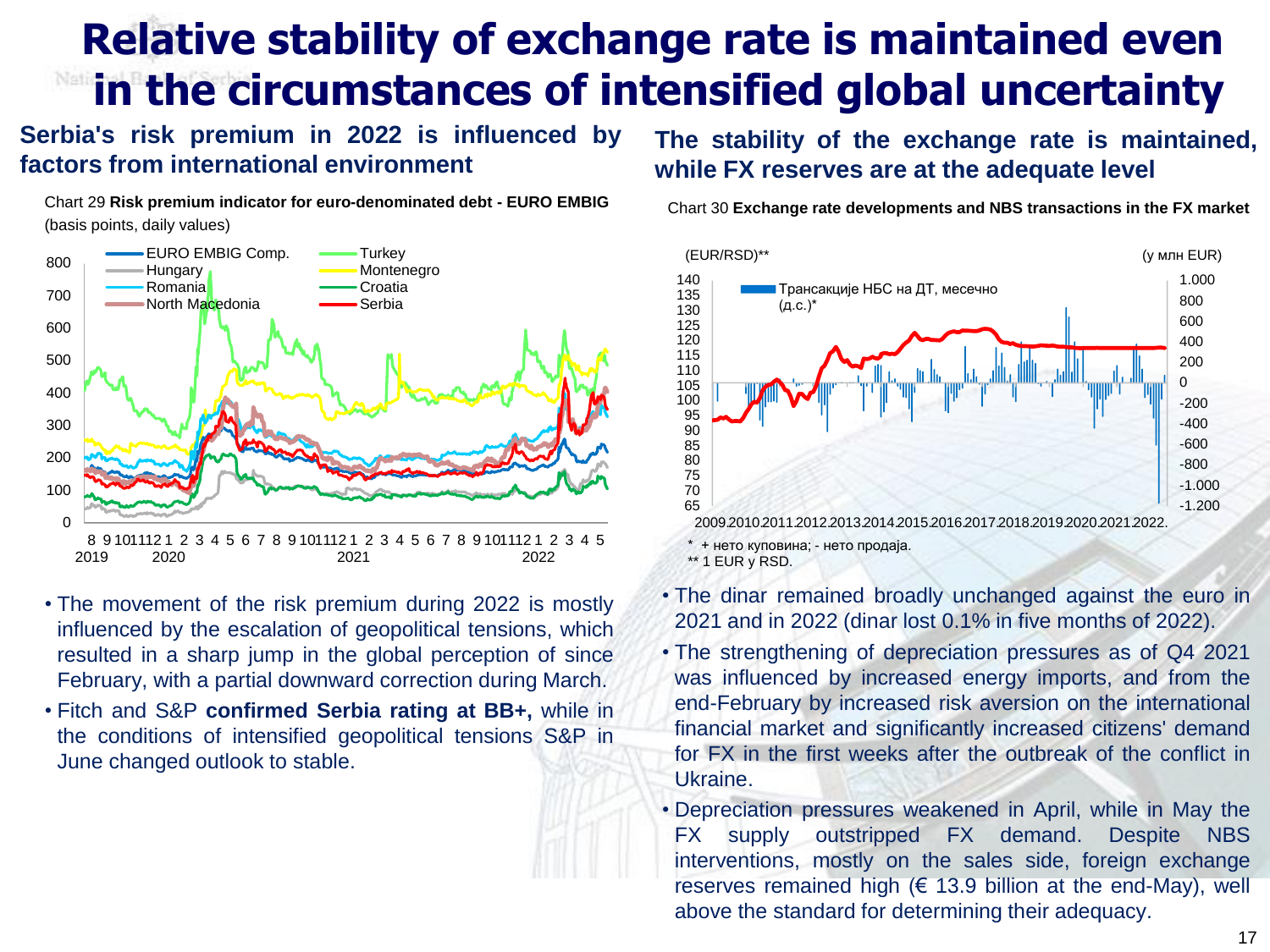### **Since the Adoption of the Strategy, Significant Progress Has Been Made in the Field of Dinarization**<br>stability contributing to Households are predominantly indebted in National Bank of Serbia **Macroeconomic**

### **dinarisation process**

Chart 31 **Dinarisation of the corporate and household sector receivables and deposits, and dinar share of public debt**

**Households are predominantly indebted in dinars and dinar savings have a growing trend**

Chart 32 **Dinarisation of corporate and household sector** (outstanding amounts, in %)



- NBS stimulates the dinarisation process by delivering low and stable inflation, preserving relative exchange rate stability, enhancing management of FX risks and exposures in the private sector, and using other measures.
- The Government contributes to dinarisation through tax policy, by developing the dinar securities market - dinar debt share rose from 2.5% in 2008 to 26.0% in April 2022.
- Dinarisation of corporate and household sector deposits rose by 17.6 pp compared to end-2012 to 36.9% (April 2022). Dinarisation of corporate and household sector claims amounted to 37.9% in April 2022 (up by 9.8 pp compared to end-2012).



- Over the past years, dinarisation of household receivables had a firm upward trend as a result of a sharp drop in dinar interest rates, low and stable inflation as well as NBS measures aimed to support dinarisation – an upsurge from 35.1% (2012) to 54.4% (April 2022).
- Dinar savings of households (residents) recorded strong growth in past four years (22% in 2018, 31% in 2019, 17% in 2020, and 12.0% in 2021).
- Since end-February 2022, dinar savings recorded a temporary decline amid growing uncertainty caused by escalating geopolitical tensions internationally.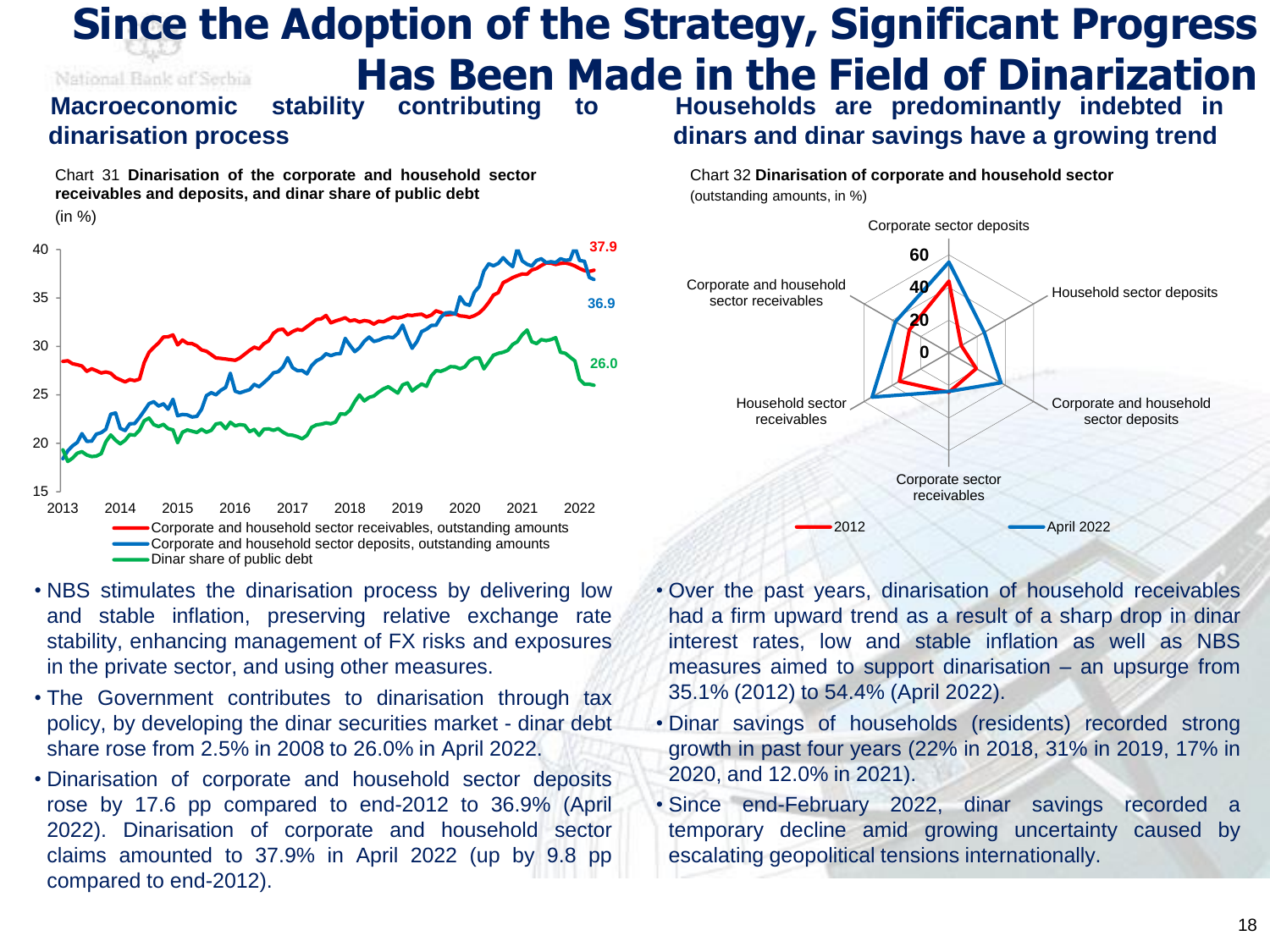

# **Traditional Banking Mostly Financed by Domestic Deposits**

### **Adequate structure of banking sector assets Improving the quality of the banking sector**

#### Chart 33 **Structure of banking sector assets** (RSD bn) Source: NBS 0 1,000 2,000 3,000 4,000 5,000 6,000 12 2014 3 6 9 12 2015  $\alpha$ 2016 3 6 9 2017 3 6 9 12 2018 3 6 9 12 2019  $\mathsf q$ 2020 3 6 9 12 3 2021 Cash and assets with central bank **Securities Loans Other** Total

- Risk aversion during the crisis led to intensified banks' investments in securities (predominantly low-risk government securities), the share of which stabilized since 2015 and amounts 15.1% of the total net banking sector assets at the end of April 2022.
- Despite historical low levels of deposit rates, stability of retail and corporate deposits in funding mix is present, with share in total liabilities of 45% and 29%, respectively at the end of April 2022.
- Despite high loan portfolio euroization, currency matching of assets and liabilities is present, with net open position of 2.2% of regulatory capital at end of April 2021.

#### **assets**

Chart 34 **Asset quality – Non-performing loans (NPL)** (RSD bn)



- Successful implementation of NPLs resolution activities, led to a record low level of NPL amounts. The amounts of NPL for the second quarter continued to stand still, and are still well below its pre-crisis level.
- The main channels for the NPLs reduction were repayments, write-offs, and transfer (sale) to third parties.
- At the end of April 2022, the largest share in nonperforming loans was made by the household sectors (49.3%) and corporate (32.3%).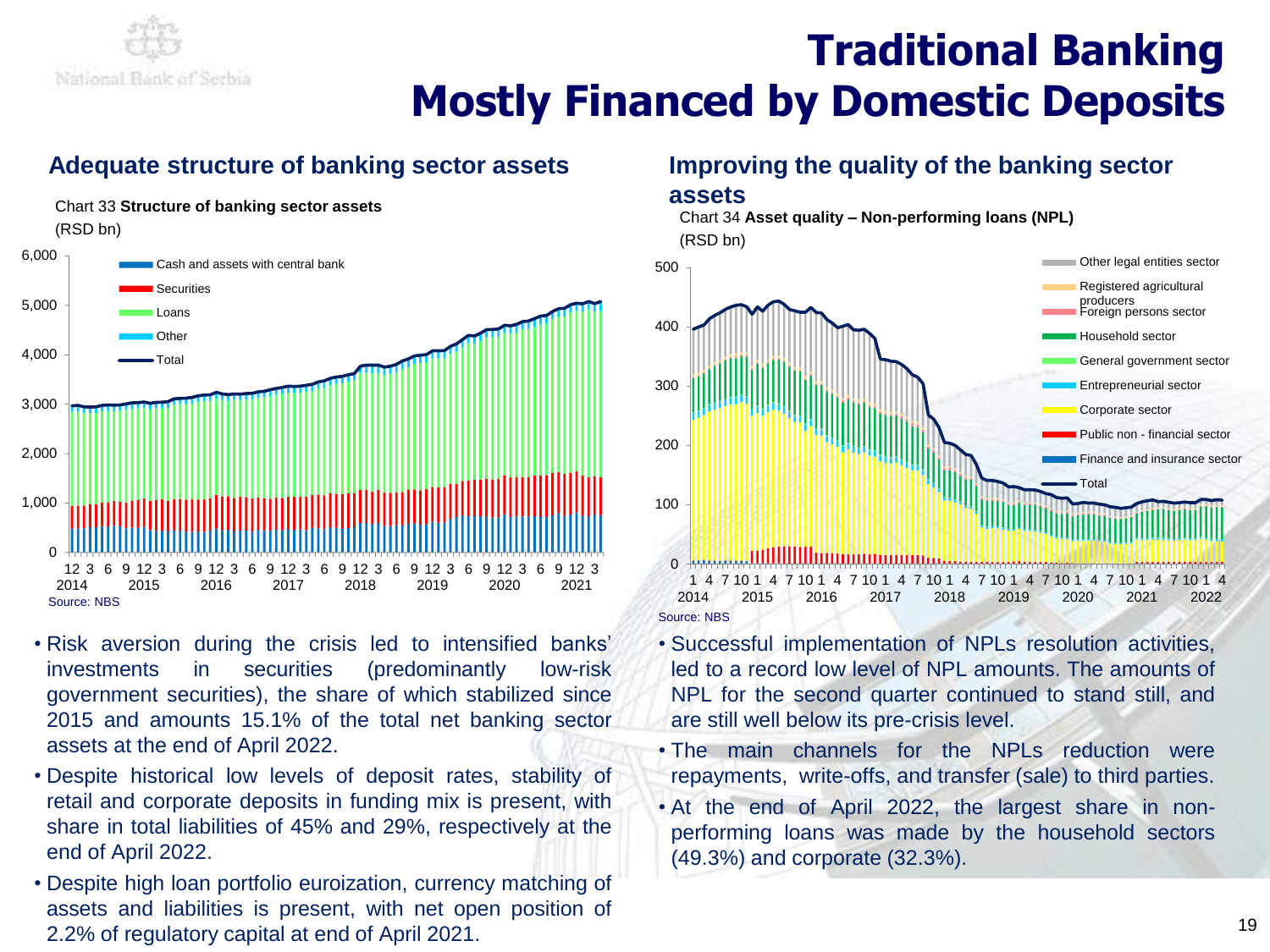

# **Conservative Framework Contributed to the Banking Sector Resilience to Shocks**

### **High banking sector capitalisation as a result of strong prudential measures**

#### Chart 35 **Capitalization of the Serbian banking sector** (%) **19.96 18.93 18.88** 0,00 5,00 10,00 15,00 20,00 25,00 2014 2015 2016 2017 2018 2019 2020 2021 2022 (Mar) ■ Total capital ratio ■ Tier 1 to RWA ■ CET1 ratio

Source: NBS

- Banks possess significant capital reserves, which enable them to successfully deal with credit risk even in the case of worst-case stress scenario.
- In addition to the high level, the capitalization of the banking sector is characterized by a good structure, with CET1 around 95% of total capital.
- The high solvency of the banking sector is also indicated by the leverage ratio, introduced in regulatory framework of the Republic of Serbia with Basel III implementation, which at the end of March 2022 amounted to 10.8%.

### **Serbian banking sector is highly liquid**





- Liquidity ratios are constantly at levels significantly higher than the regulatory minimum.
- Liquid assets account for around 32.8% of the total assets of the banking sector in April 2022.
- The loan to deposit ratio that at the end of April 2022 amounted 88.4%, indicates stability of funding and in general the liquidity of the banking sector.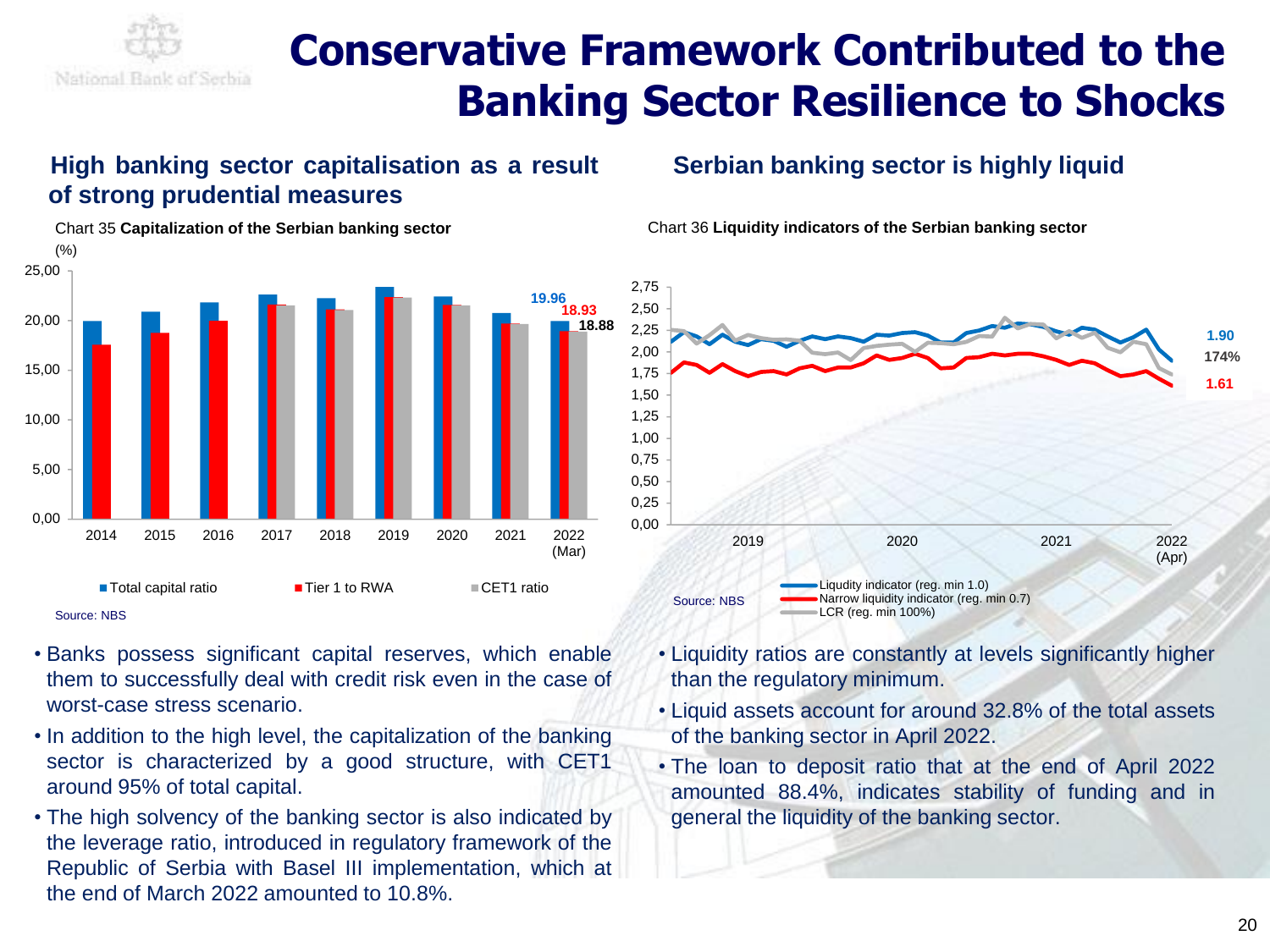

# **Structural slides**

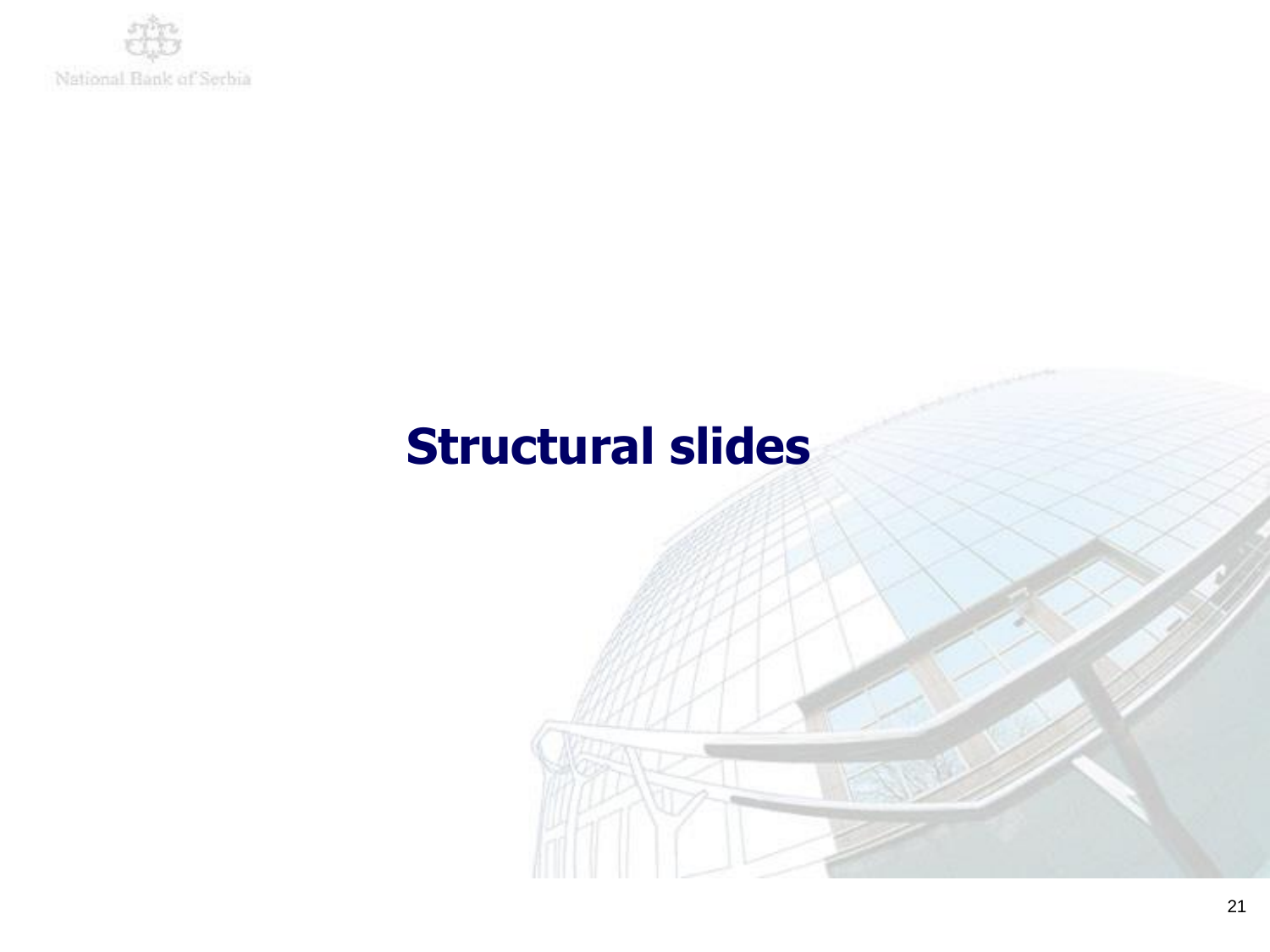### **Improved Structural Competitiveness Provided Additional Boost to Overall Macroeconomic Performance** National Bank of Serbia

Chart 37 **Indicators on business regulation, Doing Business** (rank, lower value means rank improvement)

Chart 38 **Global competitiveness indicators, WEF** (rank, lower value means rank improvement)





#### **Key reform areas in the last four years:**

- ❑ Construction sector;
- ❑ Labor market;
- ❑ Tax administration;
- ❑ Financial sector;
- ❑ Contract enforcement and resolving insolvency.

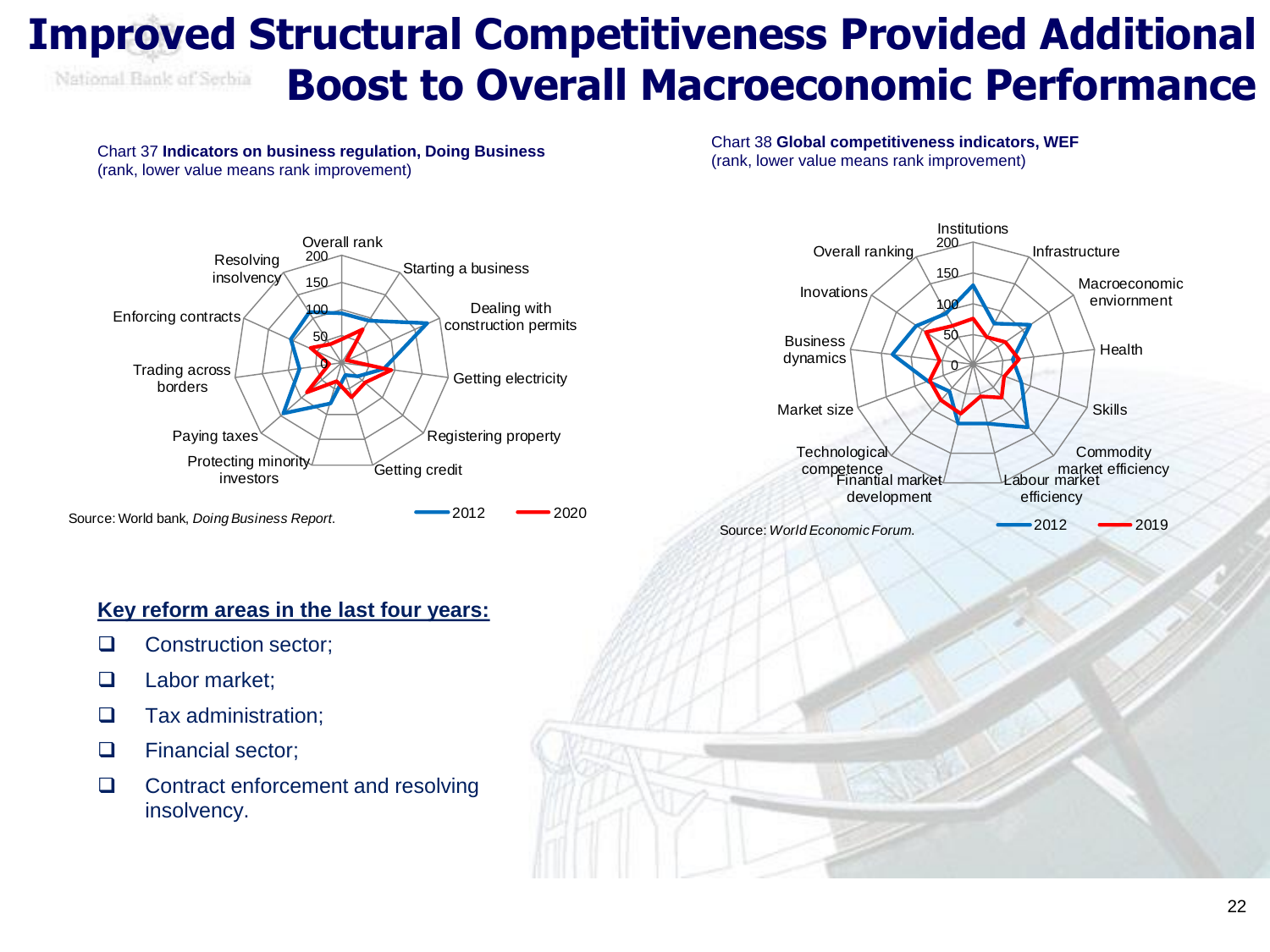

#### **March 2020: first delay in repayment of liabilities (moratorium)**

- $\checkmark$  included all debtors (households, farmers, entrepreneurs and corporates)
- $\checkmark$  lasted three months and was accepted by ca. 90% (more than 3 million) debtors

#### **June 2020: Facilitated access to housing loans for first-home buyers**

 $\checkmark$  the amount of housing loan that can be granted to first-home buyer increased to 90% of the value of the mortgaged real estate

#### **July 2020: Extending the repayment and refinancing of consumer, cash and other non-purpose loans**

- $\checkmark$  available to citizens who entered into loan contracts until 18 March 2020
- ✓ encouraged refinancing, i.e. change of the due date of the last installment (up to 10 years for car loans and 8 years for other consumer, cash and similar non-purpose loans)
- $\checkmark$  temporary measures facilitate banks' credit risk management during a pandemic for the loans in question

#### **July 2020: second moratorium**

- $\checkmark$  included all obligations of households and businesses due in August and September 2020, as well as outstanding liabilities due in July 2020
- $\checkmark$  accepted by ca. 79% (nearly 2.5 million) debtors

#### **August 2020: Facilitated access to housing loans and short-term dinar loans**

- $\checkmark$  reduced minimal level of completion for a building to be financed by a housing loan
- $\checkmark$  the possibility of extending the repayment period for five years
- $\checkmark$  simplified procedure for approving short-term dinar loans up to RSD 90,000
- ✓ valid until the end of 2021

#### **December 2020: new reliefs in repayment of obligations to debtors affected by pandemic**

- ✓ targets the debtors affected by the pandemic (among other things: more than 30 days past-due; businesses those who recorded a drop in operating income/turnover or a business interruption due to a pandemic; natural persons – unemployed or whose average monthly net income fell below average net earnings in the RS; etc.)
- $\checkmark$  possibility to reprogram or refinance the debt with a six-month grace period and an extension of the repayment period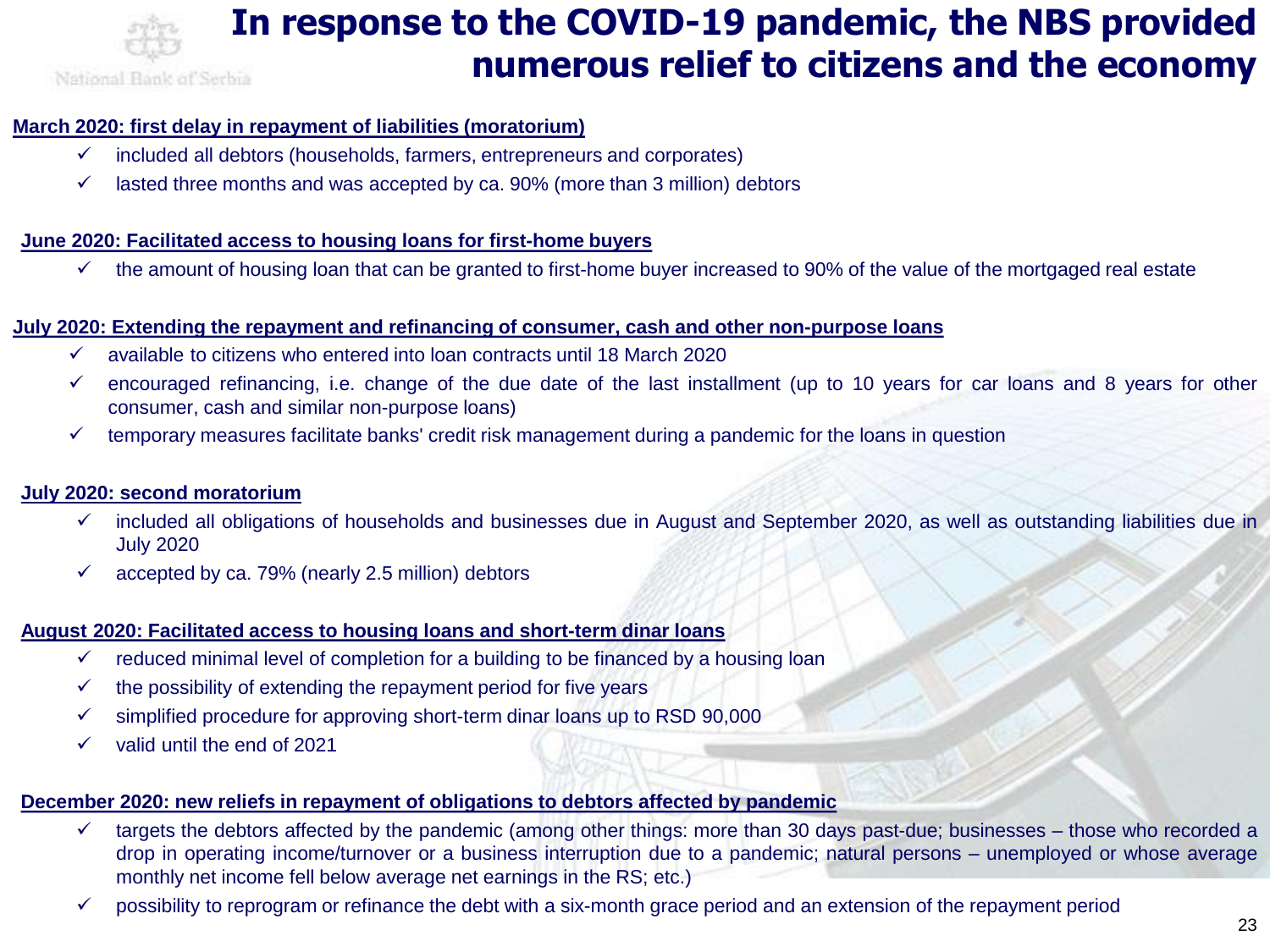### **Successful implementation of measures and sustainability of achieved results - NPL indicator**



- 2022), is the result of a systematic approach to problem solving, timely implementation of adequate measures and sustainability of achieved results.
- The most prominent implemented regulations in terms of results are:
	- *Decision on accounting write-off of the bank's balance sheet assets* (Official Gazette of RS 77/2017; in force since September 2017; abb. *accounting write-off*)
	- *Strategy for resolving problem loans* (for the period 2015-2018; Government session on August 13, 2015; abb. *NPL strategy*) and its successor *Program for resolving problem loans* (for the period 2018-2020; Government session on December 27, 2018; abb. *program for NPL*)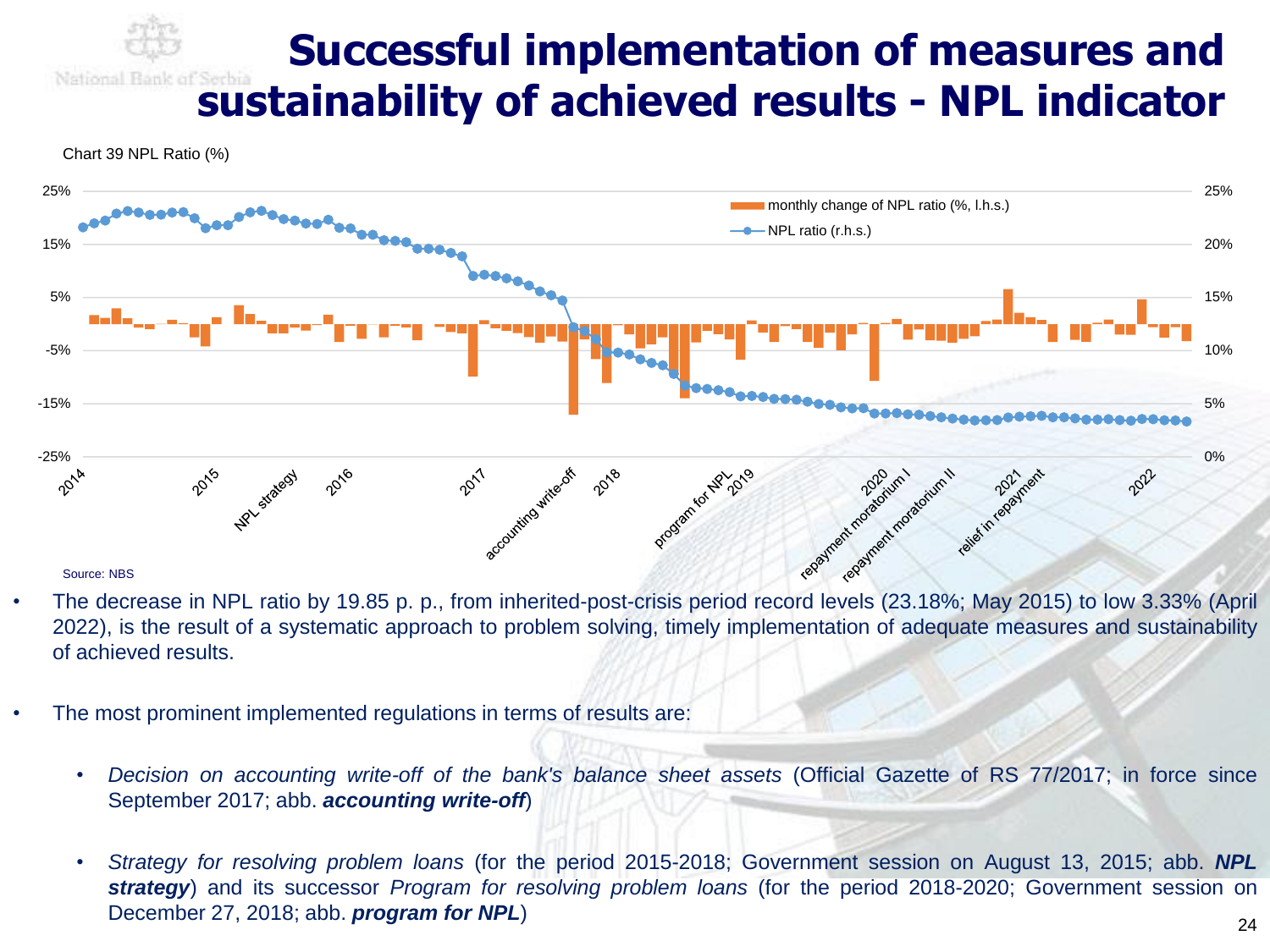

# **Capital Buffers – Implementation of Macroprudential Policy Measures**

- Capital buffers increase the resilience of banks to losses, reduce excessive or underestimated exposures and restrict the distribution of capital.
- These macroprudential instruments should limit systemic risks in the financial system, which can be cyclical (capital conservation buffer and countercyclical capital buffer) or structural (capital buffer for a systemically important bank and systemic risk buffer).
- The following capital buffers are used in the Republic of Serbia:
	- Capital conservation buffer;
	- Countercyclical capital buffer, in order to mitigate and prevent excessive credit growth;
	- Capital buffer for a systemically important bank, with the objective to limit the systemic impact of misaligned incentives in terms of favoring certain financial institutions;
	- Systemic risk buffer, introduced to limit the risk of euroisation, one of the key structural non-cyclical systemic risks to the stability of the financial system of the Republic of Serbia.
- The capital conservation buffers may consist only of Common Equity Tier 1 capital equal to 2.5% riskweighted assets for capital conservation buffer, 1% or 2% risk-weighted assets for capital buffer for systemically important banks, depending on the systemic importance level and 3% of total foreign currency and foreign currency-indexed placements of a bank approved to corporates and households in the Republic of Serbia for systemic risk buffer. Countercyclical buffer rate is set at 0%.
- Capital buffers apply as of 30 June 2017.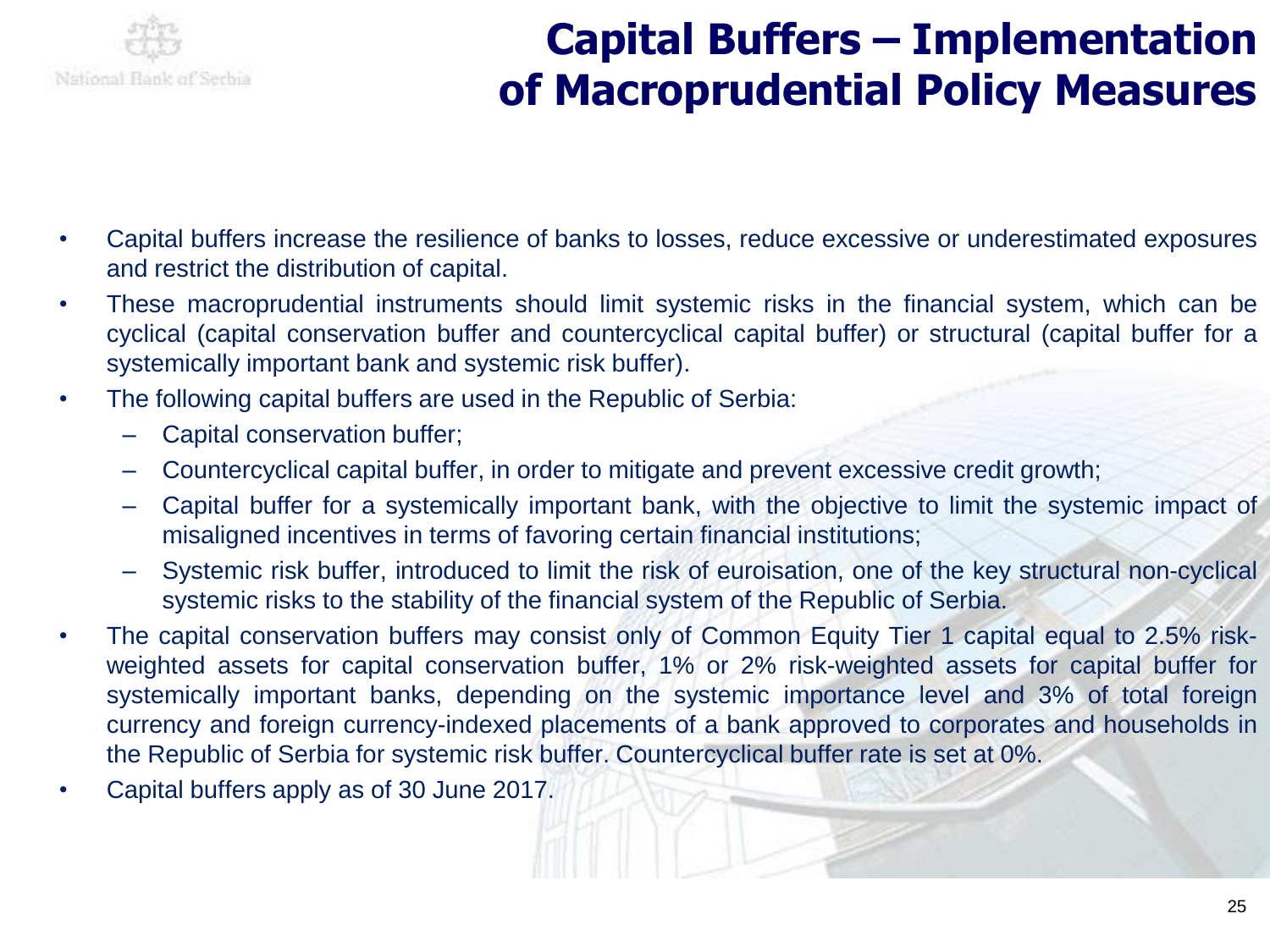

# **Serbia's Economic Outlook**

| <b>Serbia</b>                                                                                                                                                                                                                                                                                                       |        |         |        |        |      |        |      |      |        |      |         |        |
|---------------------------------------------------------------------------------------------------------------------------------------------------------------------------------------------------------------------------------------------------------------------------------------------------------------------|--------|---------|--------|--------|------|--------|------|------|--------|------|---------|--------|
|                                                                                                                                                                                                                                                                                                                     | 2012   | 2013    | 2014   | 2015   | 2016 | 2017   | 2018 | 2019 | 2020   | 2021 | $2022*$ | 2023*  |
| Real GDP, y-o-y %                                                                                                                                                                                                                                                                                                   | $-0.7$ | 2.9     | $-1.6$ | 1.8    | 3.3  | 2.1    | 4.5  | 4.3  | $-0.9$ | 7.4  | 4.0     | 4.5    |
| Private consumption, in %                                                                                                                                                                                                                                                                                           | $-1.7$ | $-1.7$  | $-0.1$ | $-0.6$ | 1.9  | 2.2    | 3.1  | 3.7  | $-1.9$ | 7.6  | 3.5     | 3.7    |
| Private investment, <sup>1</sup> in %                                                                                                                                                                                                                                                                               | 14.9   | $-8.4$  | $-5.2$ | 5.2    | 2.1  | 9.5    | 12.3 | 13.9 | $-5.5$ | 5.9  | 10.0    | 11.3   |
| Government consumption, in %                                                                                                                                                                                                                                                                                        | 0.4    | $-2.1$  | 0.9    | $-3.7$ | 0.0  | 2.9    | 3.8  | 2.0  | 2.9    | 2.6  | 2.5     | 3.2    |
| Government investment, in %                                                                                                                                                                                                                                                                                         | 7.6    | $-35.8$ | 13.6   | 14.0   | 21.2 | $-6.3$ | 45.3 | 30.7 | 11.0   | 32.4 | 3.2     | $-0.2$ |
| Exports, in %                                                                                                                                                                                                                                                                                                       | 2.9    | 18.0    | 4.3    | 9.3    | 12.0 | 8.2    | 7.5  | 7.7  | $-4.2$ | 19.4 | 7.4     | 8.1    |
| Imports, in %                                                                                                                                                                                                                                                                                                       | $-0.6$ | 6.5     | 5.1    | 4.0    | 7.0  | 11.1   | 10.8 | 10.7 | $-3.6$ | 19.3 | 7.8     | 7.6    |
| Unemployment Rate, in % <sup>4</sup>                                                                                                                                                                                                                                                                                | 25.9   | 24.0    | 20.6   | 18.9   | 16.4 | 14.5   | 13.7 | 11.2 | 9.7    | 11.0 | 10.6    |        |
| Nominal Wages, in % <sup>5</sup>                                                                                                                                                                                                                                                                                    | 9.0    | 6.2     | 1.4    | $-0.2$ | 3.7  | 3.9    | 6.5  | 10.6 | 9.4    | 9.6  | 13.4    |        |
| Money Supply (M3), in %                                                                                                                                                                                                                                                                                             | 9.4    | 4.6     | 7.6    | 6.6    | 11.6 | 3.6    | 14.5 | 8.4  | 18.1   | 11.8 |         |        |
| CPI $^2$ in %                                                                                                                                                                                                                                                                                                       | 7.3    | 7.9     | 2.1    | 1.4    | 1.1  | 3.2    | 2.0  | 1.9  | 1.6    | 4.0  | 9.2     | 5.3    |
| National Bank of Serbia Key Policy Rate, <sup>3</sup> in %                                                                                                                                                                                                                                                          | 11.3   | 9.5     | 8.0    | 4.5    | 4.0  | 3.5    | 3.0  | 2.25 | 1.00   | 1.00 | 2.50    |        |
| <b>Current Account Deficit BPM-6 (% of GDP)</b><br>Excluding the effect of change in inventories<br><sup>2</sup> Average inflation in corresponding year.<br><sup>3</sup> Latest data<br>4 Labour Force Survey. Data are revised according to the new LFS methodology from 2021. Data for 2022 is data for Q1 2022. | 10.9   | 5.8     | 5.6    | 3.5    | 2.9  | 5.2    | 4.8  | 6.9  | 4.1    | 4.4  | $-6.5$  | $-5.4$ |
| <sup>5</sup> Since 2018, nominal wages published according to the new methodology. Data for 2022 is average for the period January - March 2022.                                                                                                                                                                    |        |         |        |        |      |        |      |      |        |      |         |        |

Since 2018, nominal w ages published according to the new methodology. Data for 2022 is average for the period January - March 2022.